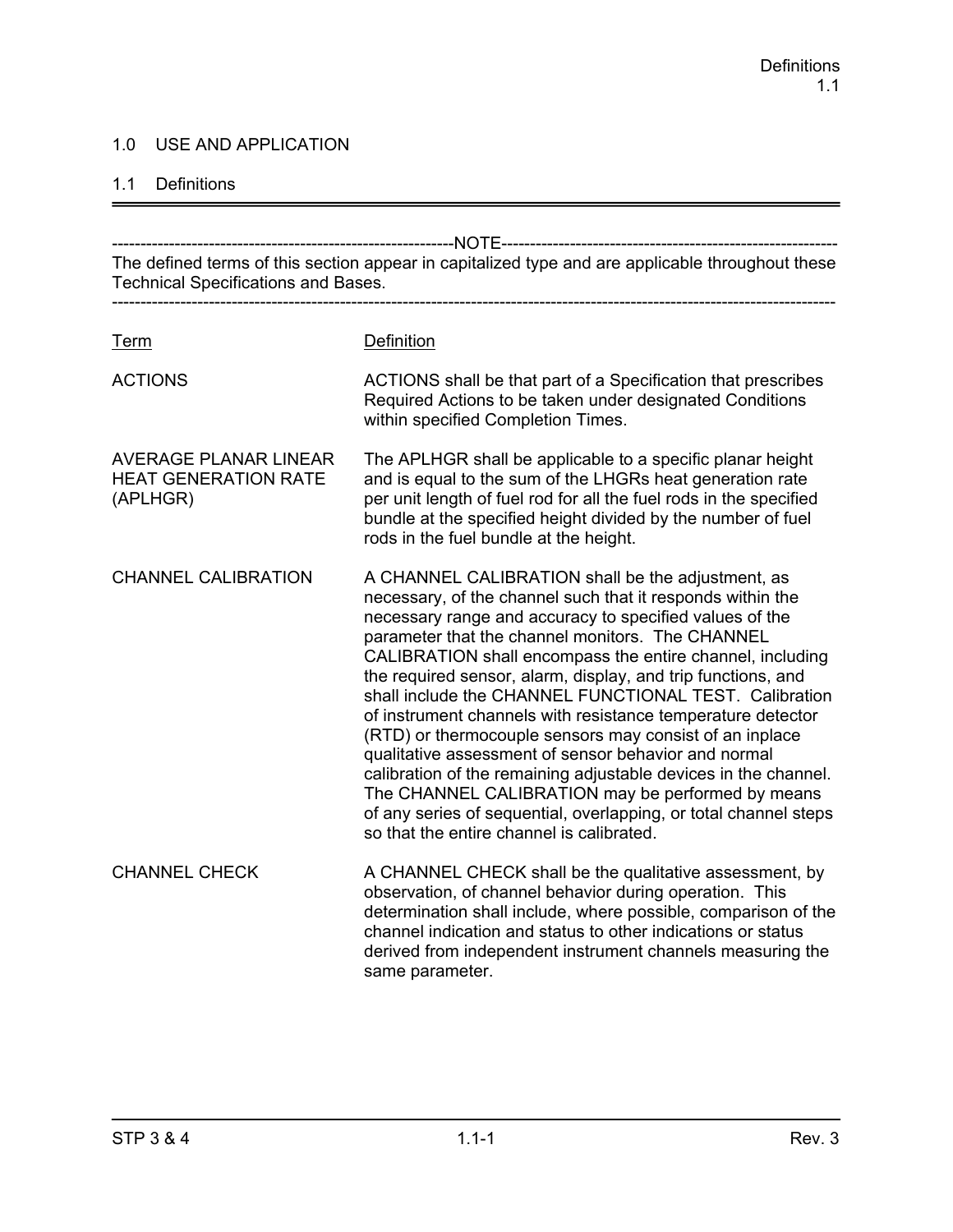| <b>CHANNEL FUNCTIONAL</b><br><b>TEST</b>       | A CHANNEL FUNCTIONAL TEST shall be the injection of a<br>simulated or actual signal into the channel as close to the<br>sensor as practicable to verify OPERABILITY, including<br>required alarm, interlock, display, and trip functions, and<br>channel failure trips. The CHANNEL FUNCTIONAL TEST<br>may be performed by means of any series of sequential,<br>overlapping, or total channel steps so that the entire channel is<br>tested.                                                                                                                                                                                                                                                                                |
|------------------------------------------------|------------------------------------------------------------------------------------------------------------------------------------------------------------------------------------------------------------------------------------------------------------------------------------------------------------------------------------------------------------------------------------------------------------------------------------------------------------------------------------------------------------------------------------------------------------------------------------------------------------------------------------------------------------------------------------------------------------------------------|
| <b>COMPREHENSIVE</b><br><b>FUNCTIONAL TEST</b> | A COMPREHENSIVE FUNCTIONAL TEST (CoFT) is a set of<br>tests that exercises each RPS, ESF, and MSIV closure<br>Function by simulating accident events that exercise the inputs<br>and outputs of the SSLC, NMS, PRRM, RPS/MSIV actuation<br>logic and ESF actuation logic. A CoFT also simulates power<br>failures, measures CPU and network performance, runs<br>microprocessor-specific and application-specific diagnostics.<br>Test inputs include out-of-range conditions to verify<br>OPERABILITY of the SSLC electronics, alarms and displays.                                                                                                                                                                         |
| <b>CORE ALTERATION</b>                         | CORE ALTERATION shall be the movement of any fuel,<br>sources, or other reactivity control components within the<br>reactor vessel with the vessel head removed and fuel in the<br>vessel. Movement of startup range neutron monitors, local<br>power range monitors, traversing incore probes, or special<br>movable detectors (including undervessel replacement) is not<br>considered a CORE ALTERATION. In addition, control rod<br>movement with other than the normal control rod drive is not<br>considered a CORE ALTERATION provided there are no fuel<br>assemblies in the associated core cell. Suspension of CORE<br>ALTERATIONS shall not preclude completion of movement of<br>a component to a safe position. |
| <b>CORE OPERATING LIMITS</b><br>REPORT (COLR)  | The COLR is the unit specific document that provides cycle<br>specific parameter limits for the current reload cycle. These<br>cycle specific limits shall be determined for each reload cycle<br>in accordance with Specification 5.7.1.5 Plant operation within<br>these limits is addressed in individual Specifications.                                                                                                                                                                                                                                                                                                                                                                                                 |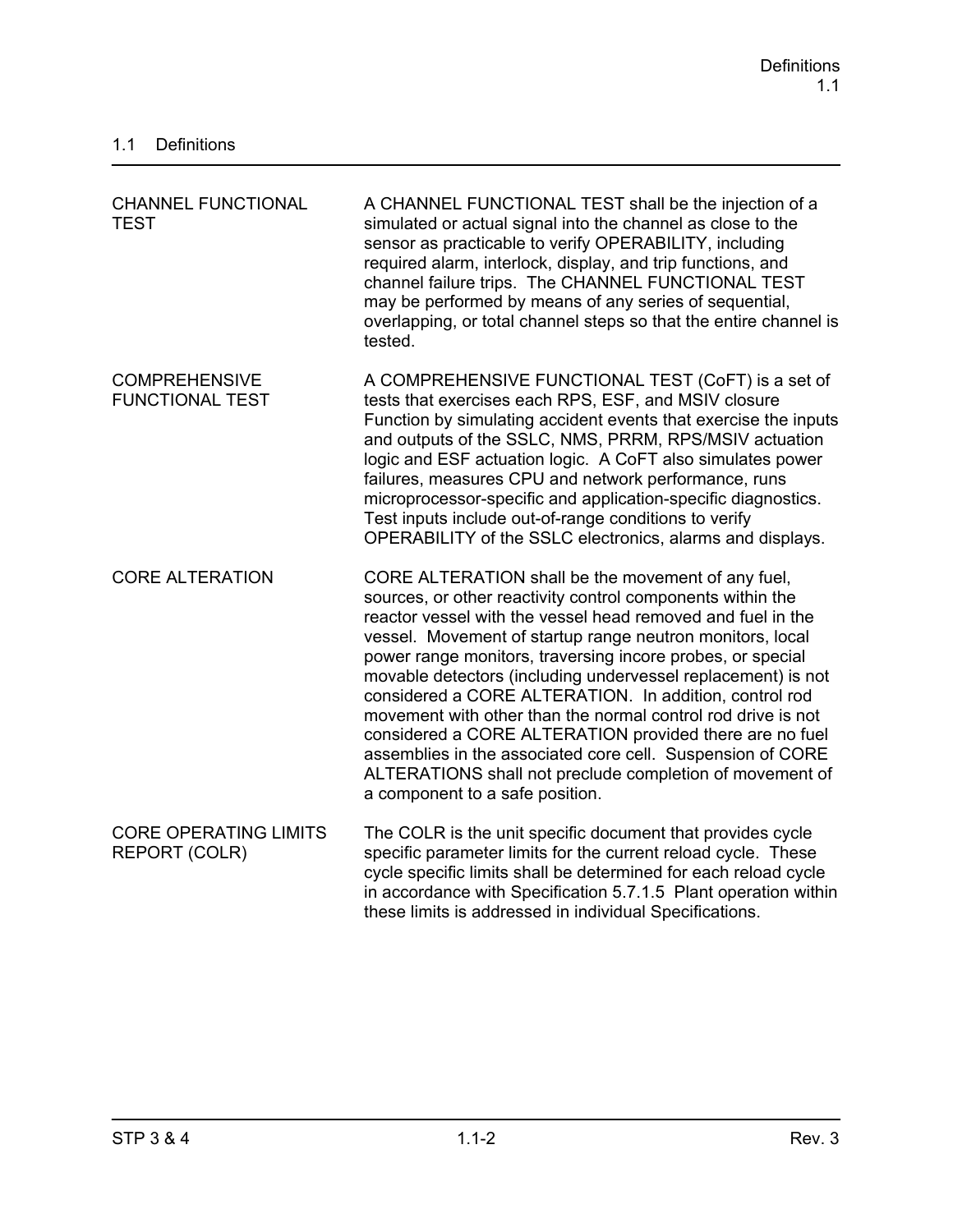| <b>DIVISION FUNCTIONAL TEST</b>                                               | The injection of simulated or actual signals into a division as<br>close to the sensors as practicable to verify OPERABILITY of<br>SENSOR CHANNELS and LOGIC CHANNELS in that<br>division. The DIVISION FUNCTIONAL TEST may be<br>performed by means of a series of sequential or overlapping<br>steps. The test shall comprise all the equipment from the DTF<br>inputs to LOGIC CHANNEL outputs. This test shall also verify<br>that the inputs to the DTFs are the same as the information<br>presented at the control room indicators.                                                                                                                                           |
|-------------------------------------------------------------------------------|--------------------------------------------------------------------------------------------------------------------------------------------------------------------------------------------------------------------------------------------------------------------------------------------------------------------------------------------------------------------------------------------------------------------------------------------------------------------------------------------------------------------------------------------------------------------------------------------------------------------------------------------------------------------------------------|
| <b>DOSE EQUIVALENT I-131</b>                                                  | DOSE EQUIVALENT I-131 shall be that concentration of I-131<br>(microcuries/gram) that alone would produce the same thyroid<br>dose as the quantity and isotopic mixture of I-131, I-132, I-133,<br>I-134, and I-135 actually present. The thyroid dose conversion<br>factors used for this calculation shall be those listed in Table III<br>of TID-14844, AEC, 1962, "Calculation of Distance Factors for<br>Power and Test Reactor Sites" or those listed in Table E-7 of<br>Regulatory Guide 1.109, Rev. 1, NRC, 1977 or ICRP 30,<br>Supplement to Part 1, pages 192-212, Table titled "Committed<br>Dose Equivalent in Target Organs or Tissues per Intake of<br>Unit Activity." |
| <b>Ē-AVERAGE</b><br><b>DISINTEGRATION ENERGY</b>                              | E shall be the average (weighted in proportion to the<br>concentration of each radionuclide in the reactor coolant at the<br>time of sampling) of the sum of the average beta and gamma<br>energies per disintegration (in MeV) for isotopes, other than<br>iodines, with half lives > 15 minutes, making up at least 95% of<br>the total noniodine activity in the coolant.                                                                                                                                                                                                                                                                                                         |
| <b>EMERGENCY CORE</b><br><b>COOLING SYSTEM (ECCS)</b><br><b>RESPONSE TIME</b> | The ECCS RESPONSE TIME shall be that time interval from<br>when the monitored parameter exceeds its ECCS initiation<br>setpoint at the channel sensor until the ECCS equipment is<br>capable of performing its safety function (i.e., the valves travel<br>to their required positions, pump discharge pressures reach<br>their required values, etc.). Times shall include diesel<br>generator starting and sequence loading delays, where<br>applicable. The response time may be measured by means of<br>any series of sequential, overlapping, or total steps so that the<br>entire response time is measured.                                                                   |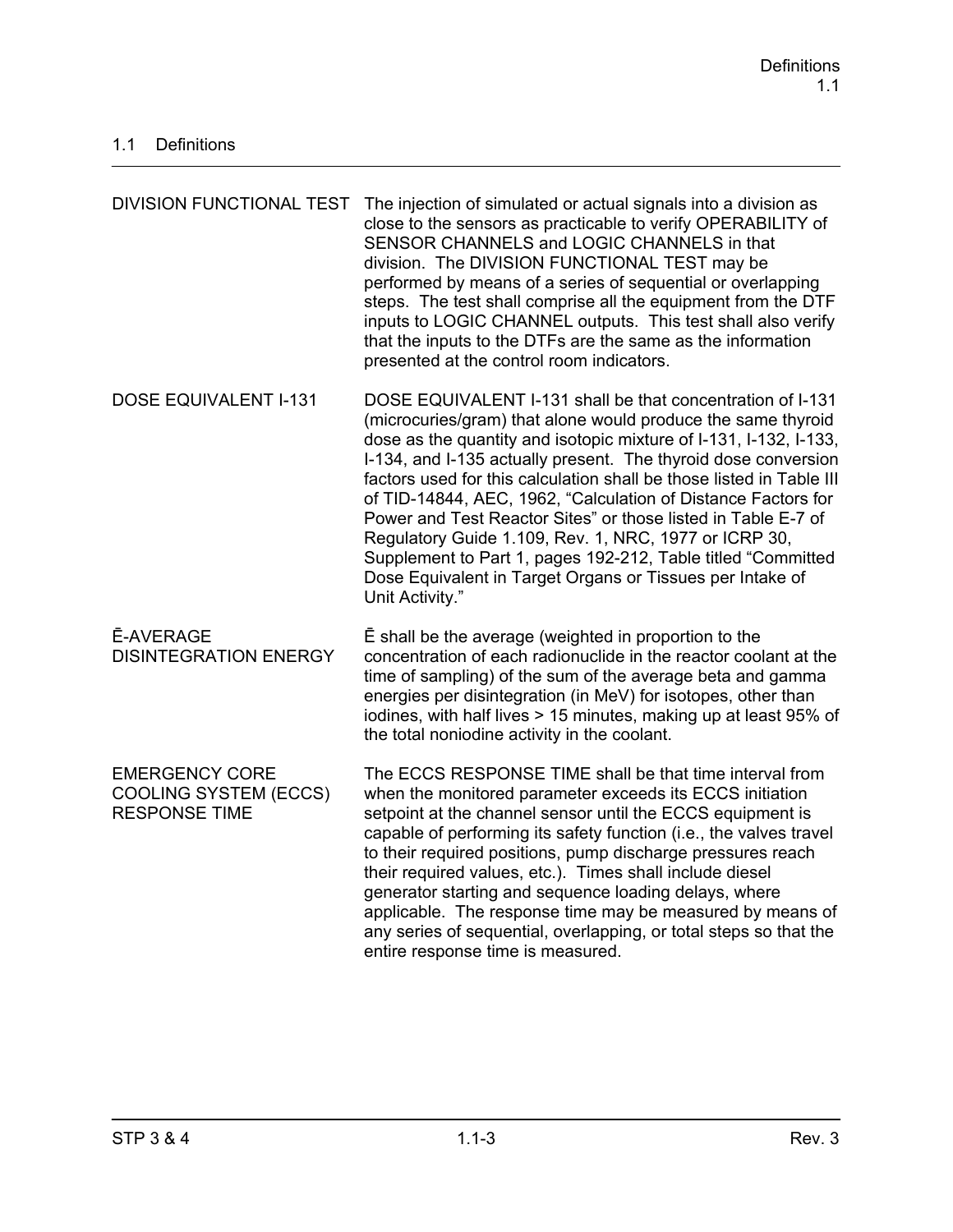| <b>ISOLATION SYSTEM</b><br><b>RESPONSE TIME</b> | The ISOLATION SYSTEM RESPONSE TIME shall be that<br>time interval from when the monitored parameter exceeds its<br>isolation initiation setpoint at the channel sensor until the<br>isolation valves travel to their required positions. Times shall<br>include diesel generator starting and sequence loading delays,<br>where applicable. The response time may be measured by<br>means of any series of sequential, overlapping, or total steps<br>so that the entire response time is measured. |                |                                                                                                                                                                                                                           |
|-------------------------------------------------|-----------------------------------------------------------------------------------------------------------------------------------------------------------------------------------------------------------------------------------------------------------------------------------------------------------------------------------------------------------------------------------------------------------------------------------------------------------------------------------------------------|----------------|---------------------------------------------------------------------------------------------------------------------------------------------------------------------------------------------------------------------------|
| <b>LEAKAGE</b>                                  |                                                                                                                                                                                                                                                                                                                                                                                                                                                                                                     |                | <b>LEAKAGE</b> shall be:                                                                                                                                                                                                  |
|                                                 | a.                                                                                                                                                                                                                                                                                                                                                                                                                                                                                                  |                | <b>Identified LEAKAGE</b>                                                                                                                                                                                                 |
|                                                 |                                                                                                                                                                                                                                                                                                                                                                                                                                                                                                     | 1 <sub>1</sub> | LEAKAGE into the drywell such as that from pump<br>seals or valve packing, that is captured and<br>conducted to a sump or collecting tank; or                                                                             |
|                                                 |                                                                                                                                                                                                                                                                                                                                                                                                                                                                                                     | 2.             | LEAKAGE into the drywell atmosphere from<br>sources that are both specifically located and<br>known either not to interfere with the operation of<br>leakage detection systems or not to be pressure<br>boundary LEAKAGE; |
|                                                 | b.                                                                                                                                                                                                                                                                                                                                                                                                                                                                                                  |                | <b>Unidentified LEAKAGE</b>                                                                                                                                                                                               |
|                                                 |                                                                                                                                                                                                                                                                                                                                                                                                                                                                                                     |                | All LEAKAGE into the drywell that is not identified<br>LEAKAGE;                                                                                                                                                           |
|                                                 | C.                                                                                                                                                                                                                                                                                                                                                                                                                                                                                                  |                | <b>Total LEAKAGE</b>                                                                                                                                                                                                      |
|                                                 |                                                                                                                                                                                                                                                                                                                                                                                                                                                                                                     |                | Sum of the identified and unidentified LEAKAGE;                                                                                                                                                                           |
|                                                 | d.                                                                                                                                                                                                                                                                                                                                                                                                                                                                                                  |                | <b>Pressure Boundary LEAKAGE</b>                                                                                                                                                                                          |
|                                                 |                                                                                                                                                                                                                                                                                                                                                                                                                                                                                                     |                | LEAKAGE through a nonisolable fault in a Reactor<br>Coolant System (RCS) component body, pipe wall, or<br>vessel wall.                                                                                                    |
| <b>LINEAR HEAT GENERATION</b><br>RATE (LHGR)    |                                                                                                                                                                                                                                                                                                                                                                                                                                                                                                     |                | The LHGR shall be the heat generation rate per unit length of<br>fuel rod. It is the integral of the heat flux over the heat transfer<br>area associated with the unit length.                                            |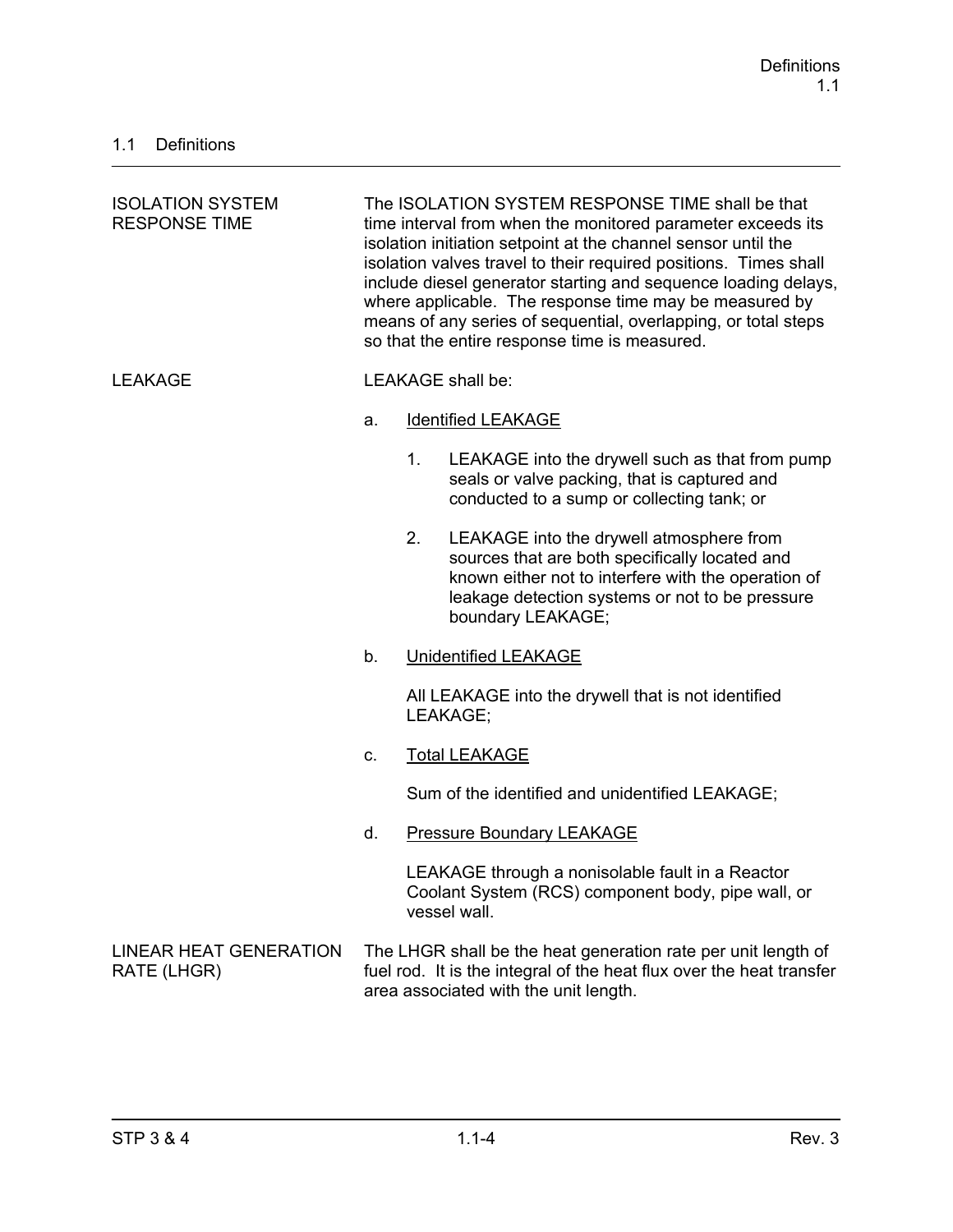| <b>LOGIC CHANNEL</b>                          | A LOGIC CHANNEL is defined as a set of interconnecting<br>hardware and software components that process the inputs to<br>produce an identifiable RPS trip signal or ESF actuation signal<br>within a division. For the RPS, this includes the trip signal's<br>associated TLU 2-out-of-4 voters, TLU bistable functions,<br>operator controls, interlocks, data transmission, alarms,<br>displays, division-of-sensors bypass, transmission lines out to<br>the OLU inputs. Each ESF function will include the ESF<br>actuation signal's associated DLC 2-out-of-4 voters, DLC<br>bistable functions, operator controls, interlocks, data<br>transmission, alarms, displays, division-of-sensors bypass,<br>DCF, and, as applicable, transmission lines out to the input of<br>the 2-out-of-2 voters. The ESF actuation signal includes the<br>system actuation signal and all its associated device actuation<br>signals generated in the DLC out to the 2-out-of-2 voter, if<br>present. |
|-----------------------------------------------|--------------------------------------------------------------------------------------------------------------------------------------------------------------------------------------------------------------------------------------------------------------------------------------------------------------------------------------------------------------------------------------------------------------------------------------------------------------------------------------------------------------------------------------------------------------------------------------------------------------------------------------------------------------------------------------------------------------------------------------------------------------------------------------------------------------------------------------------------------------------------------------------------------------------------------------------------------------------------------------------|
| <b>LOGIC SYSTEM</b><br><b>FUNCTIONAL TEST</b> | A LOGIC SYSTEM FUNCTIONAL TEST shall be a test of all<br>required logic components (i.e., all required relays and<br>contacts, trip functions, solid state logic elements, etc.) of a<br>logic path, from as close to the sensor as practicable up to, but<br>not including, the actuated device, to verify OPERABILITY.<br>The LOGIC SYSTEM FUNCTIONAL TEST may be performed<br>by means of any series of sequential, overlapping, or total<br>system steps so that the entire logic system is tested.                                                                                                                                                                                                                                                                                                                                                                                                                                                                                    |
| MINIMUM CRITICAL POWER<br>RATIO (MCPR)        | The MCPR shall be the smallest critical power ratio (CPR) that<br>exists in the core. The CPR is that power in the assembly that<br>is calculated by application of the appropriate correlation(s) to<br>cause some point in the assembly to experience boiling<br>transition, divided by the actual assembly operating power.                                                                                                                                                                                                                                                                                                                                                                                                                                                                                                                                                                                                                                                             |
| <b>MODE</b>                                   | A MODE shall correspond to any one inclusive combination of<br>mode switch position, average reactor coolant temperature,<br>and reactor vessel head closure bolt tensioning specified in<br>Table 1.1-1 with fuel in the reactor vessel.                                                                                                                                                                                                                                                                                                                                                                                                                                                                                                                                                                                                                                                                                                                                                  |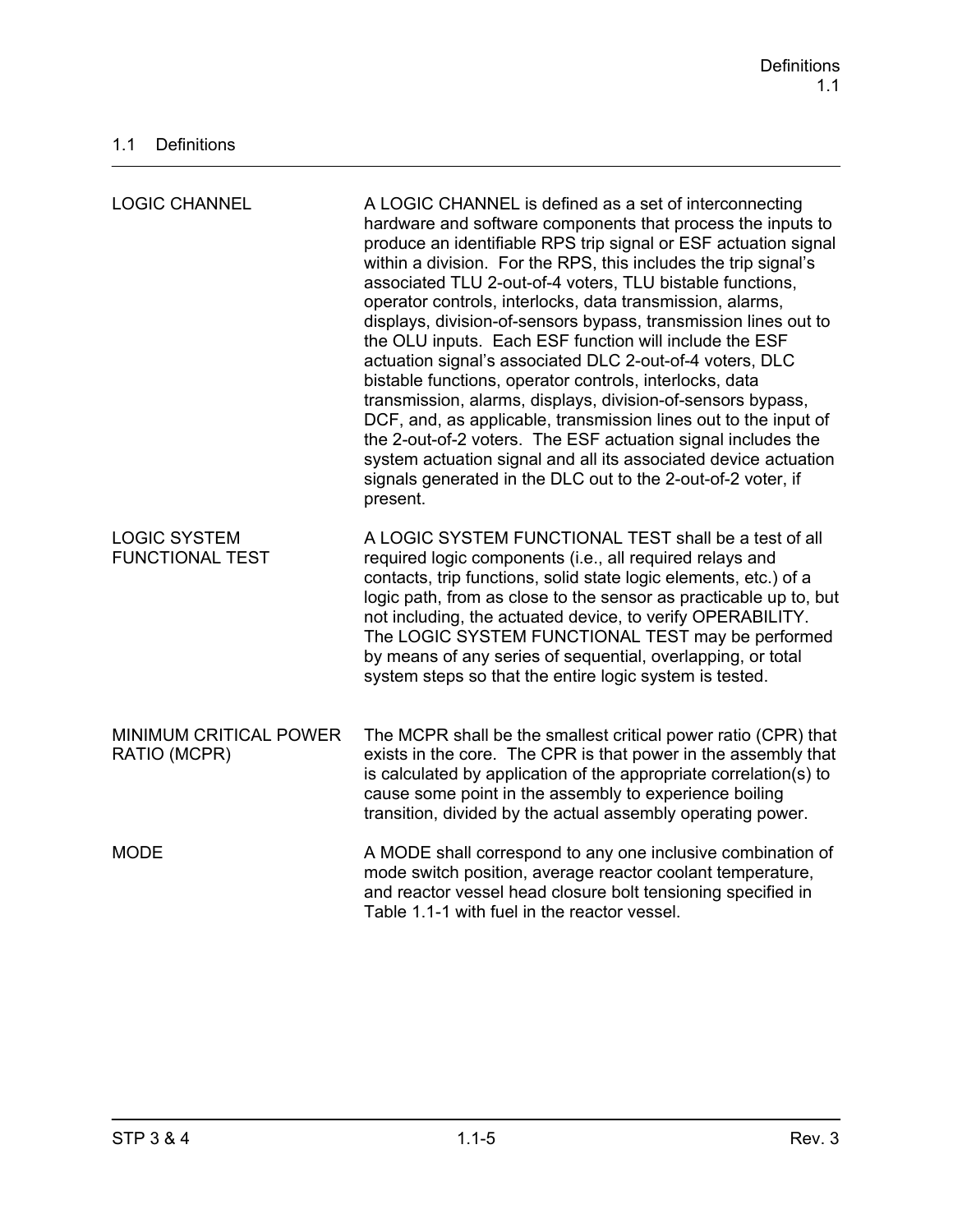| <b>OPERABLE - OPERABILITY</b>                   |                                                                                                                                                                                                                                                                                                                                                                                                                                                                                                                                                                                                                                                                                                                                                                                                                                                                                                                                                                               | A system, subsystem, division, component, or device shall be<br>OPERABLE or have OPERABILITY when it is capable of<br>performing its specified safety function(s) and when all<br>necessary attendant instrumentation, controls, displays,<br>normal or emergency electrical power, cooling and seal water,<br>lubrication, and other auxiliary equipment that are required for<br>the system, subsystem, division, component, or device to<br>perform its specified safety function(s) are also capable of<br>performing their related support function(s). |
|-------------------------------------------------|-------------------------------------------------------------------------------------------------------------------------------------------------------------------------------------------------------------------------------------------------------------------------------------------------------------------------------------------------------------------------------------------------------------------------------------------------------------------------------------------------------------------------------------------------------------------------------------------------------------------------------------------------------------------------------------------------------------------------------------------------------------------------------------------------------------------------------------------------------------------------------------------------------------------------------------------------------------------------------|--------------------------------------------------------------------------------------------------------------------------------------------------------------------------------------------------------------------------------------------------------------------------------------------------------------------------------------------------------------------------------------------------------------------------------------------------------------------------------------------------------------------------------------------------------------|
| <b>OUTPUT CHANNEL</b>                           | An OUTPUT CHANNEL is defined as a set of interconnected<br>components that process outputs from associated LOGIC<br>CHANNELS to produce an identifiable signal that deenergizes<br>scram solenoids, deenergizes MSIV Isolation solenoids, or<br>energizes ESF device actuators within a division. For the RPS,<br>this includes the signal's associated OLU, transmission lines,<br>manual divisional trip and reset switches, trip logic output<br>bypass switch, parallel load driver test switch, and scram pilot<br>valve solenoid load drivers. For the MSIVs, this includes the<br>signal's associated OLU, data transmission, manual divisional<br>isolation and reset switches, trip logic output bypass switch,<br>and MSIV isolation pilot valve solenoid load drivers. For the<br>ESF, this includes the signal's associated DLC or<br>2-out-of-2 voter, as applicable, ESF Output Channel Bypass<br>switch, and data transmission out to the ESF device actuator. |                                                                                                                                                                                                                                                                                                                                                                                                                                                                                                                                                              |
| <b>OUTPUT CHANNEL</b><br><b>FUNCTIONAL TEST</b> |                                                                                                                                                                                                                                                                                                                                                                                                                                                                                                                                                                                                                                                                                                                                                                                                                                                                                                                                                                               | An OUTPUT CHANNEL FUNCTIONAL TEST is the<br>injection of simulated or actual signals into the OUTPUT<br>CHANNEL to verify OPERABILITY.                                                                                                                                                                                                                                                                                                                                                                                                                       |
| <b>PHYSICS TESTS</b>                            | PHYSICS TESTS shall be those tests performed to measure<br>the fundamental nuclear characteristics of the reactor core and<br>related instrumentation.<br>These tests are:                                                                                                                                                                                                                                                                                                                                                                                                                                                                                                                                                                                                                                                                                                                                                                                                    |                                                                                                                                                                                                                                                                                                                                                                                                                                                                                                                                                              |
|                                                 | a.                                                                                                                                                                                                                                                                                                                                                                                                                                                                                                                                                                                                                                                                                                                                                                                                                                                                                                                                                                            | Described in Chapter 14, Initial Test Program of the DCD<br>Tier 2;                                                                                                                                                                                                                                                                                                                                                                                                                                                                                          |
|                                                 | b.                                                                                                                                                                                                                                                                                                                                                                                                                                                                                                                                                                                                                                                                                                                                                                                                                                                                                                                                                                            | Authorized under the provisions of 10 CFR 50.59; or                                                                                                                                                                                                                                                                                                                                                                                                                                                                                                          |
|                                                 | C.                                                                                                                                                                                                                                                                                                                                                                                                                                                                                                                                                                                                                                                                                                                                                                                                                                                                                                                                                                            | Otherwise approved by the Nuclear Regulatory<br>Commission.                                                                                                                                                                                                                                                                                                                                                                                                                                                                                                  |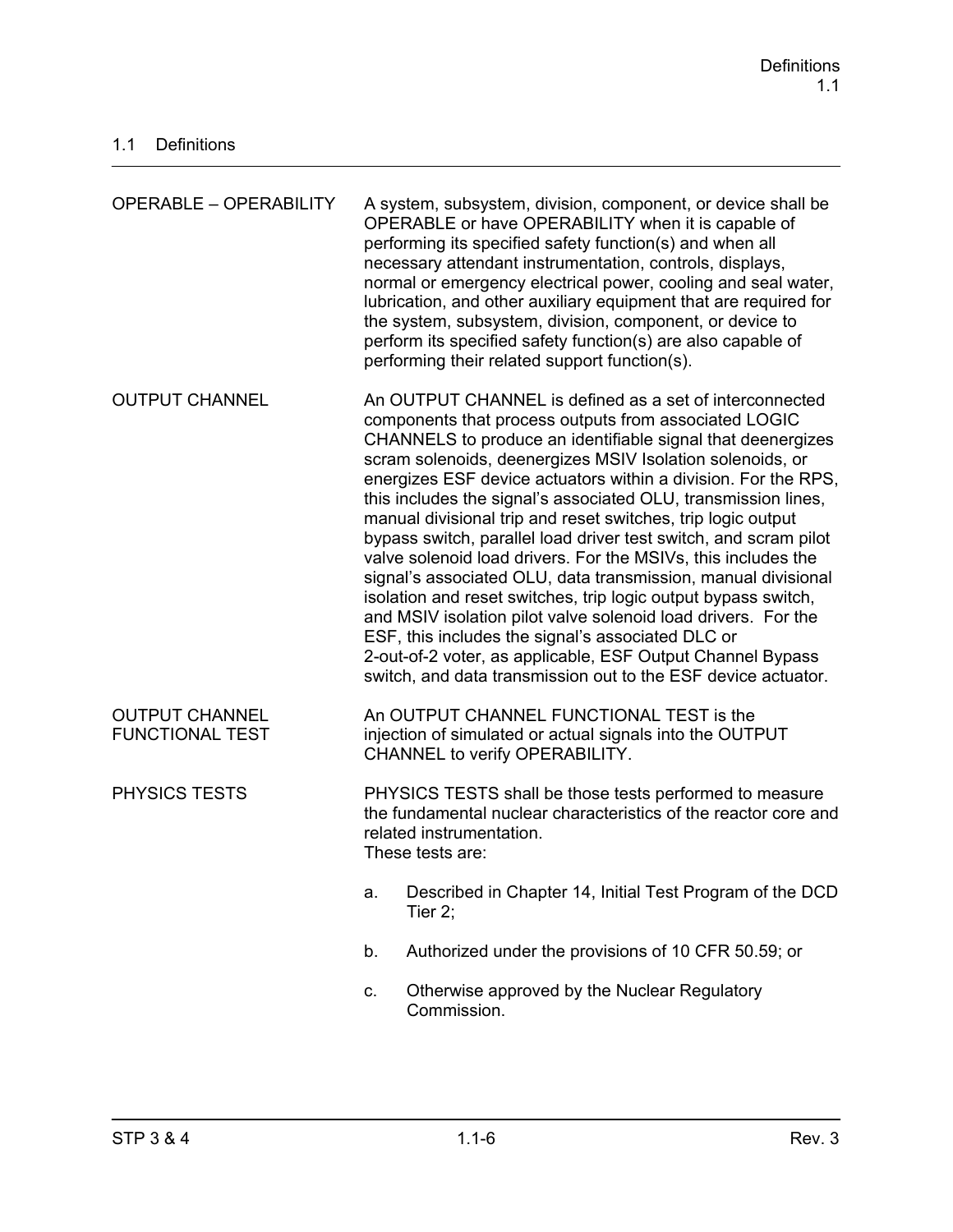| <b>PRESSURE AND</b><br><b>TEMPERATURE LIMITS</b><br><b>REPORT (PTLR)</b> | The PTLR is the unit specific document that provides the<br>reactor vessel pressure and temperature limits, including<br>heatup and cooldown rates, for the current reactor vessel<br>fluence period. These pressure and temperature limits shall<br>be determined for each fluence period in accordance with<br>Specification 5.7.1.6 Plant operation within these operating<br>limits is addressed in LCO 3.4.9, "RCS Pressure and<br>Temperature (P/T) Limits."                 |
|--------------------------------------------------------------------------|------------------------------------------------------------------------------------------------------------------------------------------------------------------------------------------------------------------------------------------------------------------------------------------------------------------------------------------------------------------------------------------------------------------------------------------------------------------------------------|
| <b>RATED THERMAL POWER</b><br>(RTP)                                      | RTP shall be a total reactor core heat transfer rate to the<br>reactor coolant of 3926 MWt.                                                                                                                                                                                                                                                                                                                                                                                        |
| <b>REACTOR PUMP TRIP</b><br>(RPT) SYSTEM<br><b>RESPONSE TIME</b>         | The RPT SYSTEM RESPONSE TIME shall be that time<br>interval from initial signal generation (by the associated<br>turbine stop valve limit switch or the turbine control valve<br>hydraulic oil pressure switch) to the trip of the inverters<br>associated with the reactor internal pumps adjustable speed<br>drives. The response time may be measured by means of any<br>series of sequential, overlapping, or total steps so that the<br>entire response time is measured.     |
| <b>REACTOR PROTECTION</b><br><b>SYSTEM (RPS) RESPONSE</b><br><b>TIME</b> | The RPS RESPONSE TIME shall be that time interval from<br>when the monitored parameter exceeds its RPS trip setpoint at<br>the channel sensor until de-energization of the scram pilot<br>valve solenoids. The response time may be measured by<br>means of any series of sequential, overlapping, or total steps<br>so that the entire response time is measured.                                                                                                                 |
| <b>SENSOR CHANNEL</b>                                                    | A SENSOR CHANNEL is defined as a set of interconnected<br>hardware and software components that process an<br>identifiable sensor signal within a division. This includes the<br>sensor, data acquisition, signal conditioning, data<br>transmission, alarms, displays, and all transmission lines in the<br>division and between divisions associated with the sensor<br>signal up to an input of a 2-out-of-4 voter or an input of a<br>bistable function within the TLU or DLC. |
| <b>SENSOR CHANNEL</b><br><b>CALIBRATION</b>                              | A SENSOR CHANNEL CALIBRATION is the adjustment, as<br>necessary, of the SENSOR CHANNEL such that it responds<br>within the specified range and accuracy to specified values of<br>the parameter that the SENSOR CHANNEL monitors. The<br>calibration may be performed by any series of sequential,                                                                                                                                                                                 |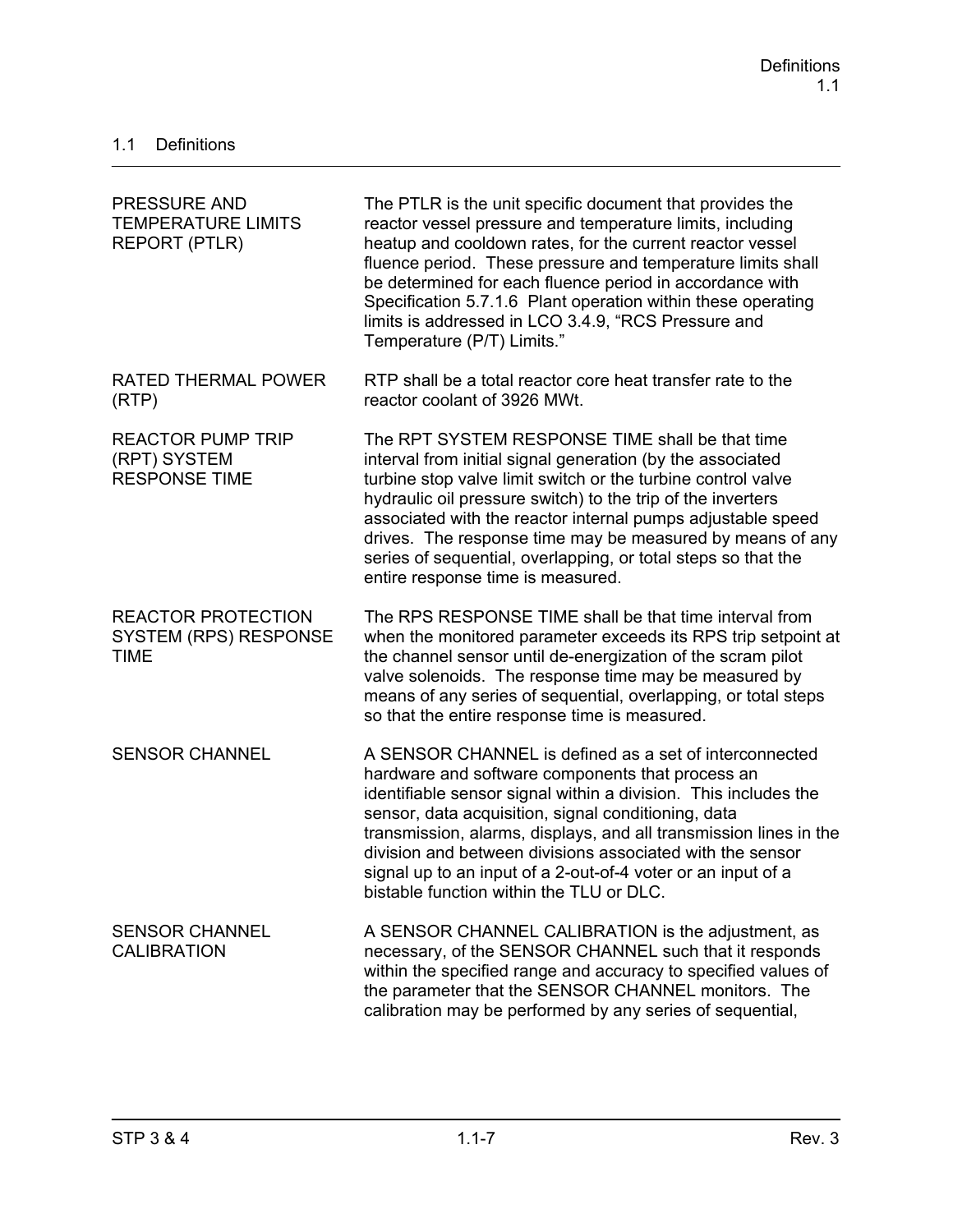| <b>SENSOR CHANNEL</b><br><b>CALIBRATION</b><br>(continued) | overlapping, or total SENSOR CHANNEL test steps so that<br>the entire SENSOR CHANNEL is calibrated. Calibration of<br>instrument channels with resistance temperature detector<br>(RTD) or thermocouple sensors shall consist of an inplace<br>cross calibration of the sensing elements and normal<br>calibration of the remaining adjustments in the channel.<br>Whenever a sensing element is replaced, the next required<br>inplace cross calibration consists of comparing the other<br>sensing elements with the recently installed sensing element. |
|------------------------------------------------------------|------------------------------------------------------------------------------------------------------------------------------------------------------------------------------------------------------------------------------------------------------------------------------------------------------------------------------------------------------------------------------------------------------------------------------------------------------------------------------------------------------------------------------------------------------------|
| <b>SENSOR CHANNEL CHECK</b>                                | A SENSOR CHANNEL CHECK is the qualitative assessment,<br>by observation, of a SENSOR CHANNEL's behavior during<br>operation. This observation shall include comparison of this<br>SENSOR CHANNEL's indication to other indications derived<br>from independent SENSOR CHANNELS. This check shall be<br>performed so as to examine as much of the SENSOR<br>CHANNEL as practicable.                                                                                                                                                                         |
| SHUTDOWN MARGIN (SDM)                                      | SDM shall be the amount of reactivity by which the reactor is<br>subcritical or would be subcritical assuming that:                                                                                                                                                                                                                                                                                                                                                                                                                                        |
|                                                            | The reactor is xenon free;<br>a.                                                                                                                                                                                                                                                                                                                                                                                                                                                                                                                           |
|                                                            | The moderator temperature is $20^{\circ}$ C; and<br>b.                                                                                                                                                                                                                                                                                                                                                                                                                                                                                                     |
|                                                            | All control rods are fully inserted except for the control<br>$\mathbf C$<br>rod pair of highest reactivity worth, which is assumed to<br>be fully withdrawn.                                                                                                                                                                                                                                                                                                                                                                                              |
|                                                            | With control rods not capable of being fully inserted, the<br>reactivity worth of these control rods must be accounted for in<br>the determination of SDM.                                                                                                                                                                                                                                                                                                                                                                                                 |
|                                                            | NOTE: A control rod pair consists of two control rods which<br>are connected to the same, shared scram accumulator. All<br>control rods share an accumulator except for the center control<br>rod which has its own accumulator.                                                                                                                                                                                                                                                                                                                           |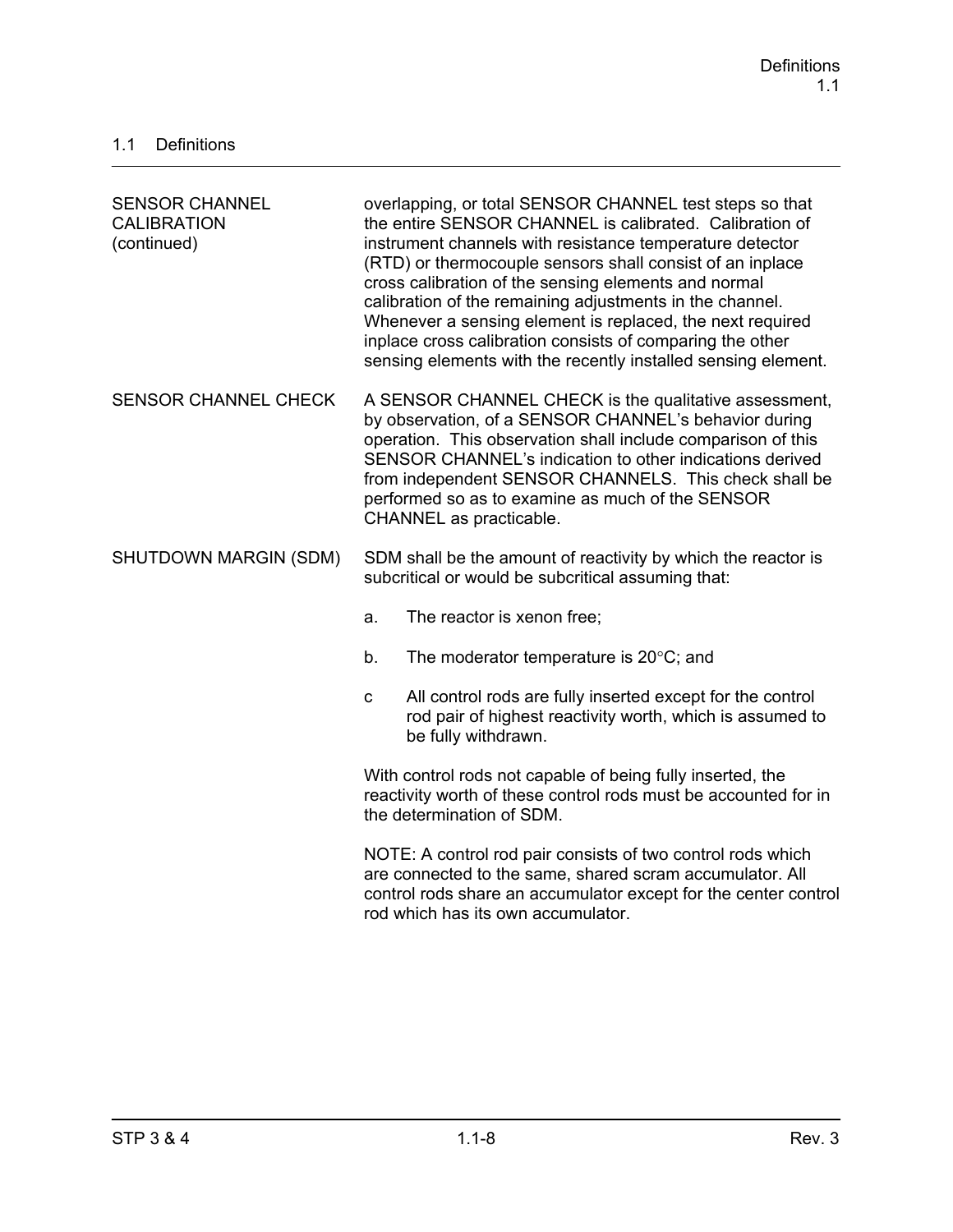| STAGGERED TEST BASIS                                 | A STAGGERED TEST BASIS shall consist of the testing of<br>one of the systems, subsystems, channels, or other<br>designated components during the interval specified by the<br>Surveillance Frequency, so that all systems, subsystems,<br>channels, or other designated components are tested during n<br>Surveillance Frequency intervals, where n is the total number<br>of systems, subsystems, channels, or other designated<br>components in the associated function. |  |
|------------------------------------------------------|----------------------------------------------------------------------------------------------------------------------------------------------------------------------------------------------------------------------------------------------------------------------------------------------------------------------------------------------------------------------------------------------------------------------------------------------------------------------------|--|
| <b>THERMAL POWER</b>                                 | THERMAL POWER shall be the total reactor core heat<br>transfer rate to the reactor coolant.                                                                                                                                                                                                                                                                                                                                                                                |  |
| <b>TURBINE BYPASS SYSTEM</b><br><b>RESPONSE TIME</b> | The TURBINE BYPASS SYSTEM RESPONSE TIME consists<br>of two components:                                                                                                                                                                                                                                                                                                                                                                                                     |  |
|                                                      | The time from initial movement of the main turbine stop<br>a.<br>valve or control valve until 80% of the turbine bypass<br>capacity is established; and                                                                                                                                                                                                                                                                                                                    |  |
|                                                      | b.<br>The time from initial movement of the main turbine stop<br>valve or control valve until initial movement of the turbine<br>bypass valve.                                                                                                                                                                                                                                                                                                                             |  |
|                                                      | The response time may be measured by means of any series<br>of sequential, overlapping, or total steps so that the entire<br>response time is measured.                                                                                                                                                                                                                                                                                                                    |  |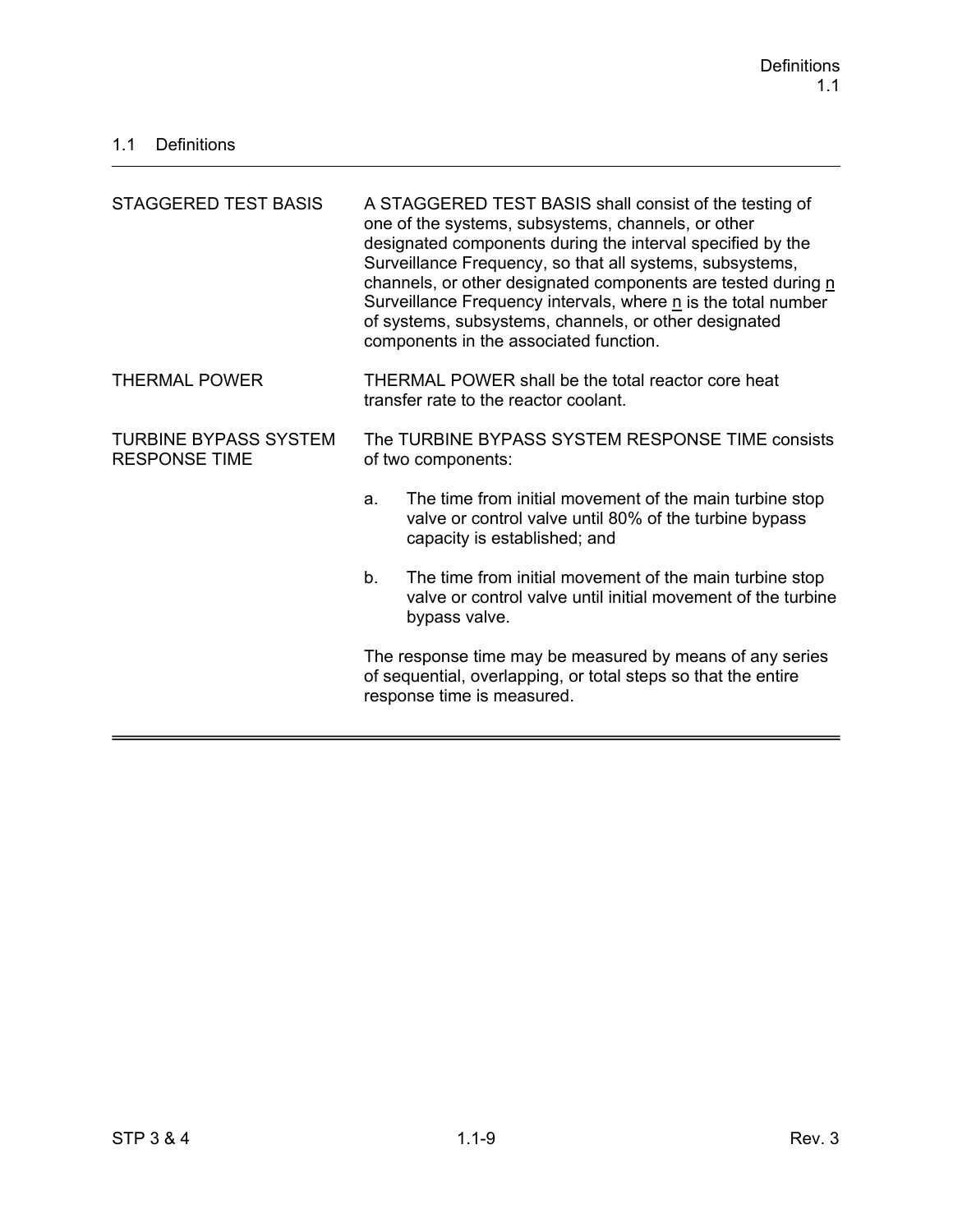### Table 1.1-1 (page 1 of 1) MODES

| <b>MODE</b>    | TITLE                        | <b>REACTOR MODE</b><br><b>SWITCH POSITION</b> | <b>AVERAGE REACTOR</b><br><b>COOLANT</b><br><b>TEMPERATURE</b><br>°C |
|----------------|------------------------------|-----------------------------------------------|----------------------------------------------------------------------|
| 1              | <b>Power Operation</b>       | Run                                           | <b>NA</b>                                                            |
| 2              | Startup                      | Refuel <sup>(a)</sup> or Startup/Hot Standby  | <b>NA</b>                                                            |
| 3              | Hot Shutdown <sup>(a)</sup>  | Shutdown                                      | > 93                                                                 |
| $\overline{4}$ | Cold Shutdown <sup>(a)</sup> | Shutdown                                      | $\leq 93$                                                            |
| 5              | Refueling <sup>(b)</sup>     | Shutdown or Refuel                            | <b>NA</b>                                                            |

(a) All reactor vessel head closure bolts fully tensioned.

(b) One or more reactor vessel head closure bolts less than fully tensioned.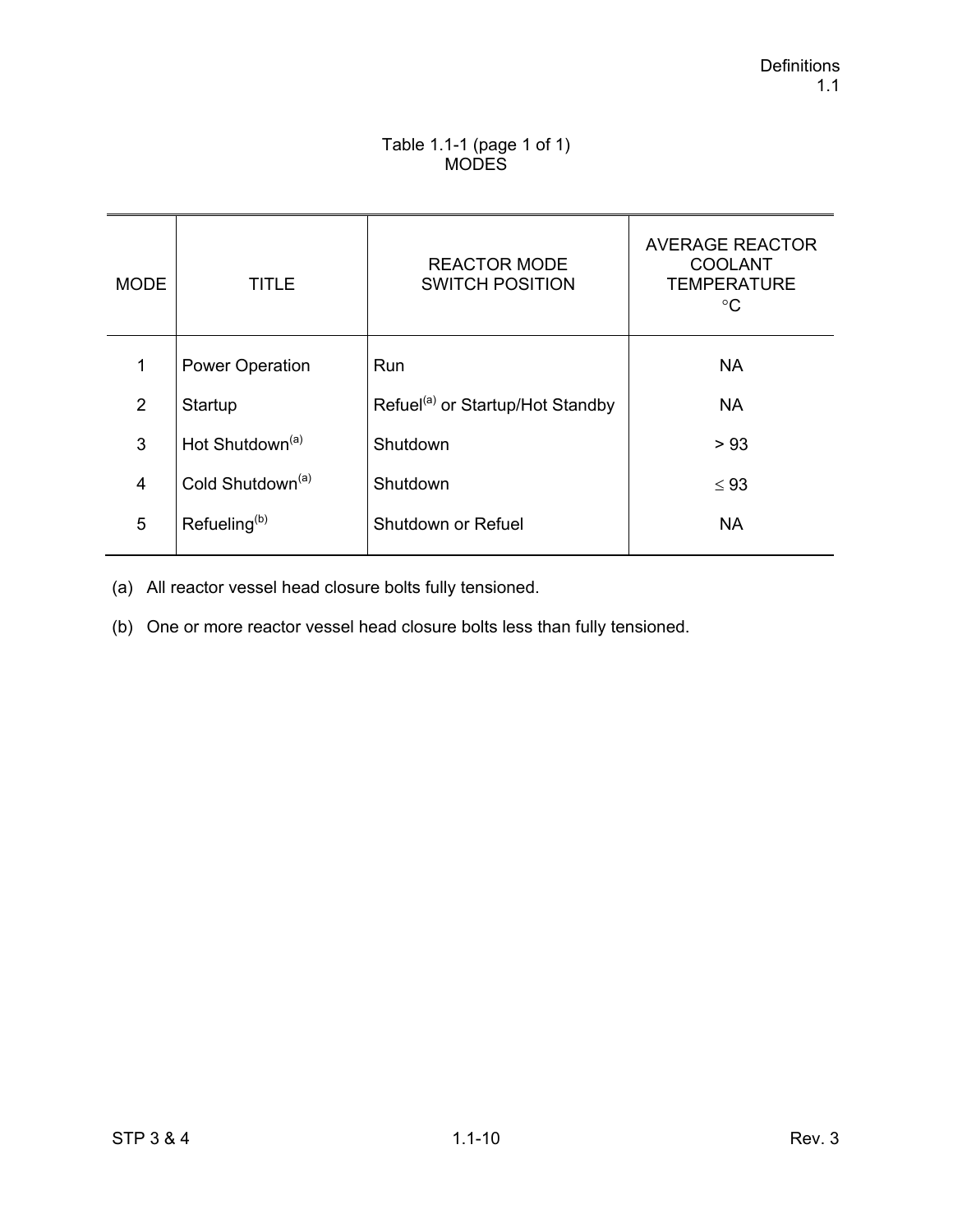### 1.0 USE AND APPLICATION

# 1.2 Logical Connectors

| <b>PURPOSE</b>    | The purpose of this section is to explain the meaning of logical<br>connectors.                                                                                                                                                                                                                                                                                                                                                                                                                                                                                                                                                       |
|-------------------|---------------------------------------------------------------------------------------------------------------------------------------------------------------------------------------------------------------------------------------------------------------------------------------------------------------------------------------------------------------------------------------------------------------------------------------------------------------------------------------------------------------------------------------------------------------------------------------------------------------------------------------|
|                   | Logical connectors are used in Technical Specifications (TS) to<br>discriminate between, and yet connect, discrete Conditions, Required<br>Actions, Completion Times, Surveillances, and Frequencies. The only<br>logical connectors that appear in TS are AND and OR. The physical<br>arrangement of these connectors constitutes logical conventions with<br>specific meanings.                                                                                                                                                                                                                                                     |
| <b>BACKGROUND</b> | Several levels of logic may be used to state Required Actions. These<br>levels are identified by the placement (or nesting) of the logical<br>connectors and by the number assigned to each Required Action. The<br>first level of logic is identified by the first digit of the number assigned to a<br>Required Action and the placement of the logical connector in the first<br>level of nesting (i.e., left justified with the number of the Required Action).<br>The successive levels of logic are identified by additional digits of the<br>Required Action number and by successive indentions of the logical<br>connectors. |
|                   | When logical connectors are used to state a Condition, Completion Time,<br>Surveillance, or Frequency, only the first level of logic is used, and the<br>logical connector is left justified with the statement of the Condition,<br>Completion Time, Surveillance, or Frequency.                                                                                                                                                                                                                                                                                                                                                     |
| <b>EXAMPLES</b>   | The following examples illustrate the use of logical connectors.                                                                                                                                                                                                                                                                                                                                                                                                                                                                                                                                                                      |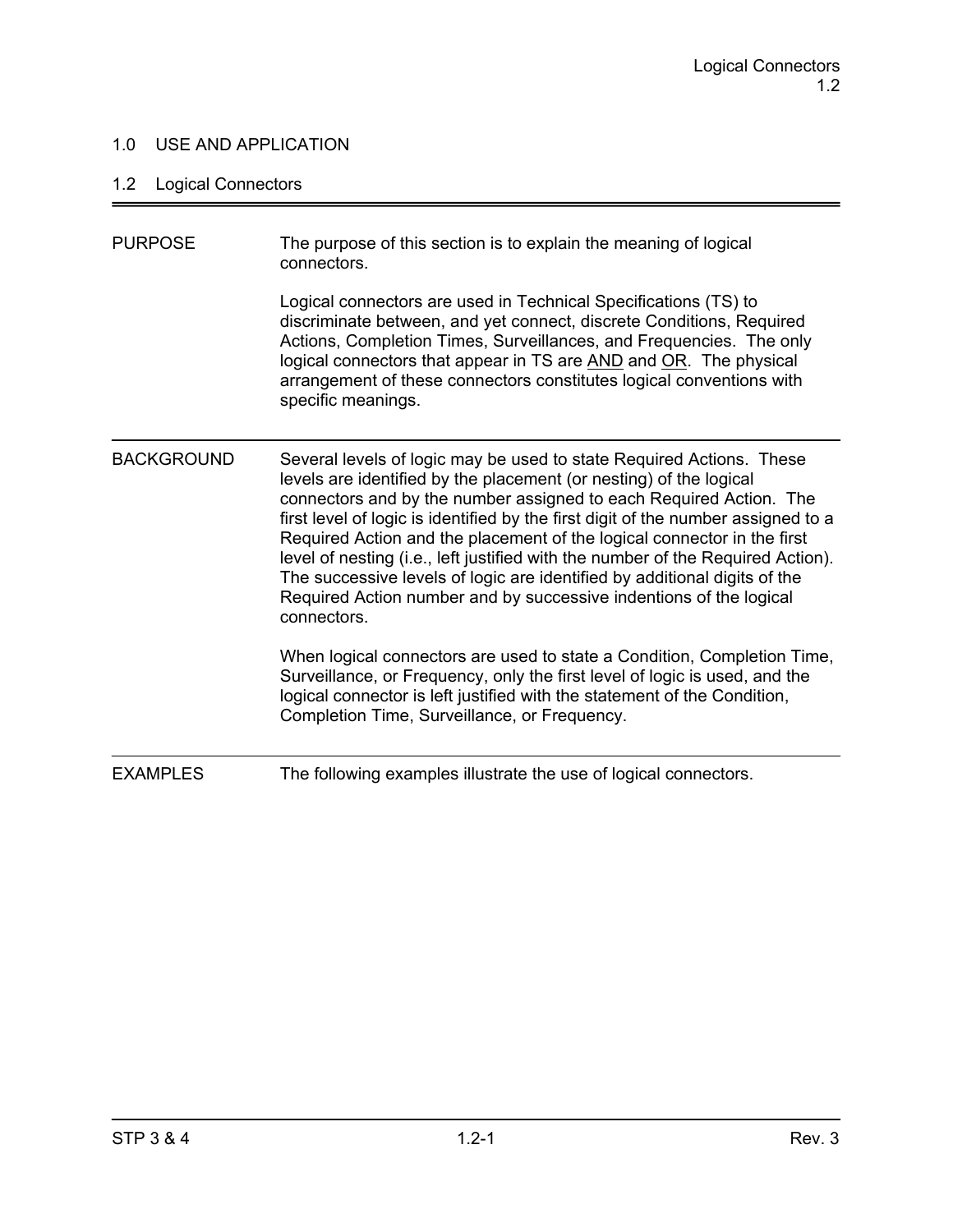### 1.2 Logical Connectors

EXAMPLES EXAMPLE 1.2-1 (continued)

ACTIONS

| <b>CONDITION</b> | <b>REQUIRED ACTION</b>   | <b>COMPLETION TIME</b> |
|------------------|--------------------------|------------------------|
| A. LCO not met.  | A.1 Verify<br><b>AND</b> |                        |
|                  | A.2 Restore              |                        |

In this example, the logical connector **AND** is used to indicate that, when in Condition A, both Required Actions A.1 and A.2 must be completed.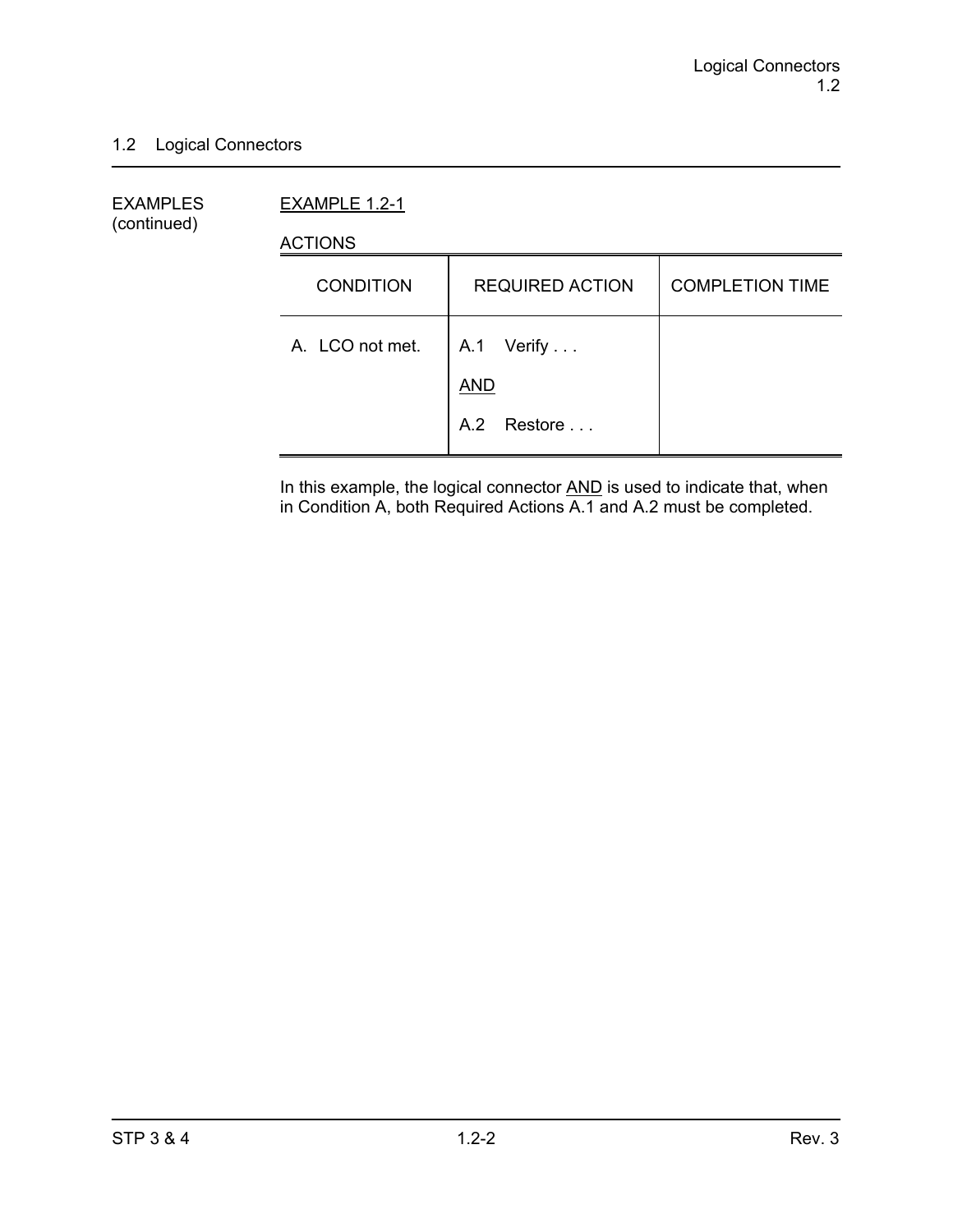### 1.2 Logical Connectors

(continued)

EXAMPLES EXAMPLE 1.2-2

ACTIONS

| , , , , , , , , , |                        |                        |
|-------------------|------------------------|------------------------|
| <b>CONDITION</b>  | <b>REQUIRED ACTION</b> | <b>COMPLETION TIME</b> |
| A. LCO not met.   | A.1 Trip               |                        |
|                   | $OR$                   |                        |
|                   | A.2.1 Verify           |                        |
|                   | <b>AND</b>             |                        |
|                   | A.2.2.1 Reduce         |                        |
|                   | QR                     |                        |
|                   | A.2.2.2 Perform        |                        |
|                   | OR                     |                        |
|                   | A.3<br>Align           |                        |

This example represents a more complicated use of logical connectors. Required Actions A.1, A.2, and A.3 are alternative choices, only one of which must be performed as indicated by the use of the logical connector OR and the left justified placement. Any one of these three Actions may be chosen. If A.2 is chosen, then both A.2.1 and A.2.2 must be performed as indicated by the logical connector AND. Required Action A.2.2 is met by performing A.2.2.1 or A.2.2.2. The indented position of the logical connector OR indicates that A.2.2.1 and A.2.2.2 are alternative choices, only one of which must be performed.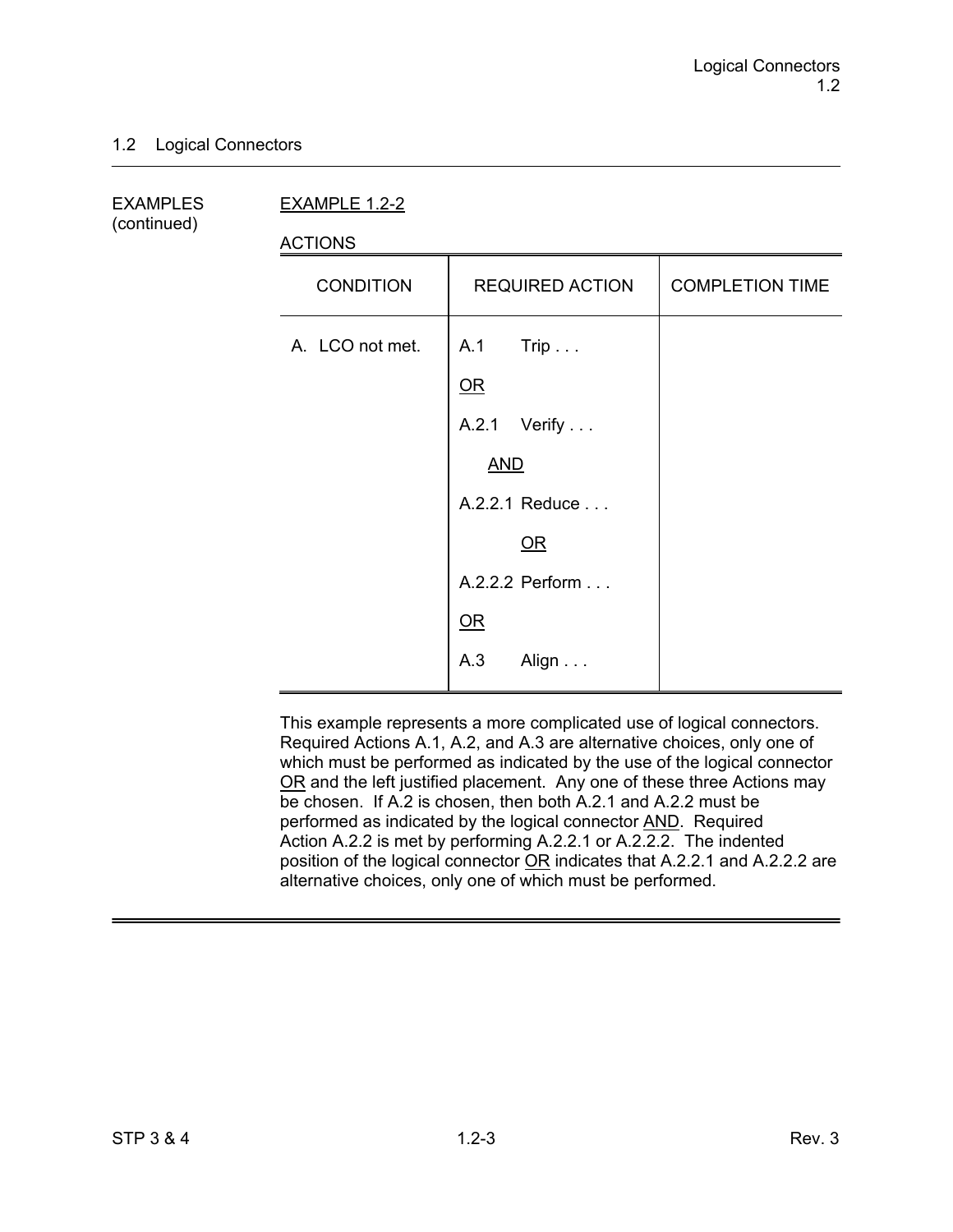### 1.0 USE AND APPLICATION

# 1.3 Completion Times

| <b>PURPOSE</b>     | The purpose of this section is to establish the Completion Time<br>convention and to provide guidance for its use.                                                                                                                                                                                                                                                                                                                                                                                                                                                                                                                                              |
|--------------------|-----------------------------------------------------------------------------------------------------------------------------------------------------------------------------------------------------------------------------------------------------------------------------------------------------------------------------------------------------------------------------------------------------------------------------------------------------------------------------------------------------------------------------------------------------------------------------------------------------------------------------------------------------------------|
| <b>BACKGROUND</b>  | Limiting Conditions for Operation (LCOs) specify minimum requirements<br>for ensuring safe operation of the unit. The ACTIONS associated with an<br>LCO state Conditions that typically describe the ways in which the<br>requirements of the LCO can fail to be met. Specified with each stated<br>Condition are Required Action(s) and Completion Time(s).                                                                                                                                                                                                                                                                                                    |
| <b>DESCRIPTION</b> | The Completion Time is the amount of time allowed for completing a<br>Required Action. It is referenced to the time of discovery of a situation<br>(e.g., inoperable equipment or variable not within limits) that requires<br>entering an ACTIONS Condition unless otherwise specified, providing the<br>unit is in a MODE or specified condition stated in the Applicability of the<br>LCO. Required Actions must be completed prior to the expiration of the<br>specified Completion Time. An ACTIONS Condition remains in effect and<br>the Required Actions apply until the Condition no longer exists or the unit<br>is not within the LCO Applicability. |
|                    | If situations are discovered that require entry into more than one<br>Condition at a time within a single LCO (multiple Conditions), the<br>Required Actions for each Condition must be performed within the<br>associated Completion Time. When in multiple Conditions, separate<br>Completion Times are tracked for each Condition starting from the time of<br>discovery of the situation that required entry into the Condition.                                                                                                                                                                                                                            |
|                    | Once a Condition has been entered, subsequent divisions, subsystems,<br>components, or variables expressed in the Condition, discovered to be<br>inoperable or not within limits, will not result in separate entry into the<br>Condition unless specifically stated. The Required Actions of the<br>Condition continue to apply to each additional failure, with Completion<br>Times based on initial entry into the Condition.                                                                                                                                                                                                                                |
|                    | However, when a subsequent division, subsystem, component, or<br>variable expressed in the Condition is discovered to be inoperable or not<br>within limits, the Completion Time(s) may be extended. To apply this<br>Completion Time extension, two criteria must first be met. The<br>subsequent inoperability:                                                                                                                                                                                                                                                                                                                                               |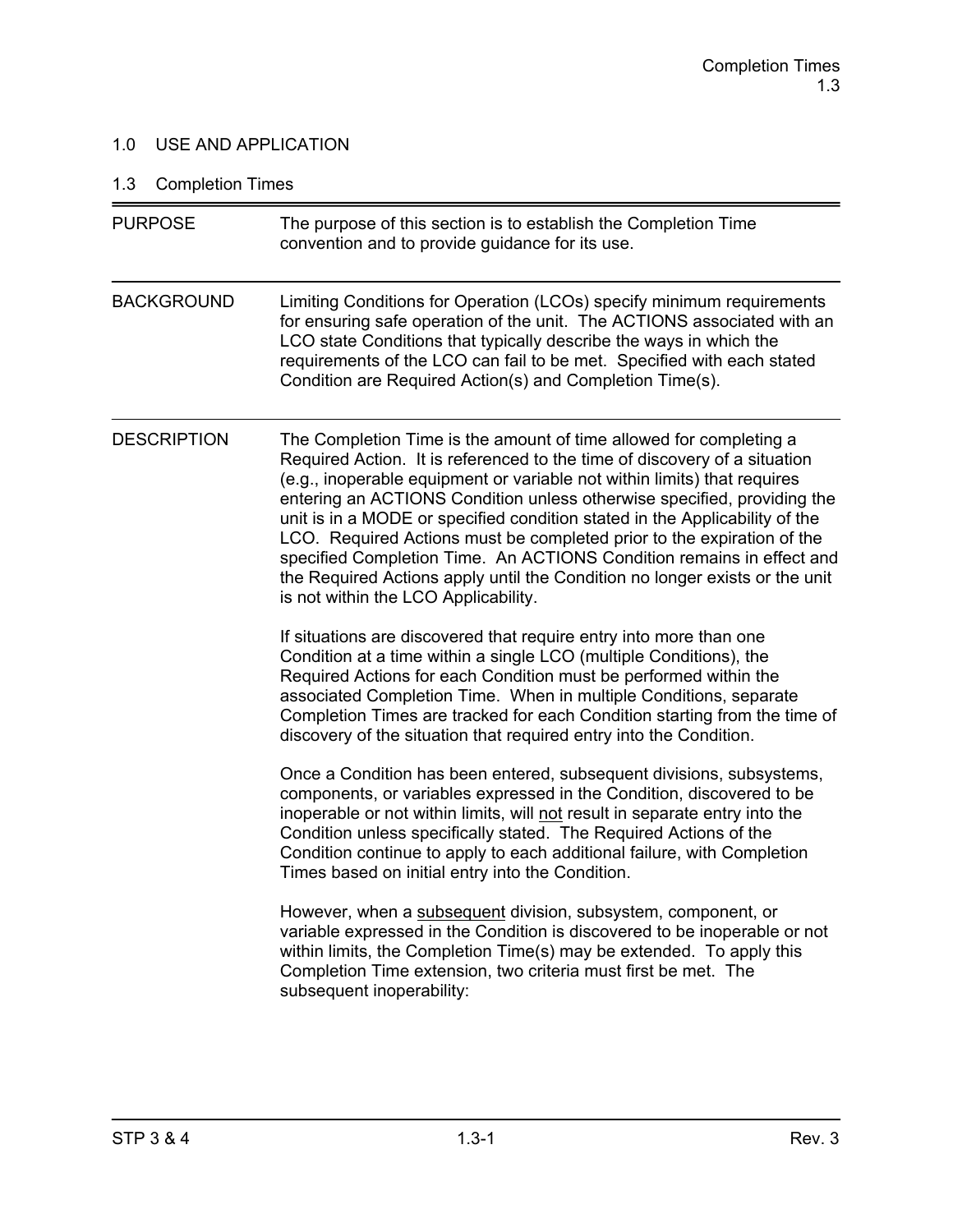| <b>DESCRIPTION</b><br>(continued) | a. | Must exist concurrent with the first inoperability; and                                                                                                                                                                                                                                                                                                                                                                                                                                                                                                                      |
|-----------------------------------|----|------------------------------------------------------------------------------------------------------------------------------------------------------------------------------------------------------------------------------------------------------------------------------------------------------------------------------------------------------------------------------------------------------------------------------------------------------------------------------------------------------------------------------------------------------------------------------|
|                                   | b. | Must remain inoperable or not within limits after the first inoperability<br>is resolved.                                                                                                                                                                                                                                                                                                                                                                                                                                                                                    |
|                                   |    | The total Completion Time allowed for completing a Required Action to<br>address the subsequent inoperability shall be limited to the more<br>restrictive of either:                                                                                                                                                                                                                                                                                                                                                                                                         |
|                                   | a. | The stated Completion Time, as measured from the initial entry into<br>the Condition, plus an additional 24 hours; or                                                                                                                                                                                                                                                                                                                                                                                                                                                        |
|                                   | b. | The stated Completion Time as measured from discovery of the<br>subsequent inoperability.                                                                                                                                                                                                                                                                                                                                                                                                                                                                                    |
|                                   |    | The above Completion Time extensions do not apply to those<br>Specifications that have exceptions that allow completely separate re-<br>entry into the Condition (for each division, subsystem, component, or<br>variable expressed in the Condition) and separate tracking of Completion<br>Times based on this re-entry. These exceptions are stated in individual<br>Specifications.                                                                                                                                                                                      |
|                                   |    | The above Completion Time extension does not apply to a Completion<br>Time with a modified "time zero." This modified "time zero" may be<br>expressed as a repetitive time (i.e., "once per 8 hours," where the<br>Completion Time is referenced from a previous completion of the<br>Required Action versus the time of Condition entry) or as a time modified<br>by the phrase "from discovery" Example 1.3-3 illustrates one use of<br>this type of Completion Time. The 10 day Completion Time specified for<br>Conditions A and B in Example 1.3-3 may not be extended. |
| <b>EXAMPLES</b>                   |    | The following examples illustrate the use of Completion Times with<br>different types of Conditions and changing Conditions.                                                                                                                                                                                                                                                                                                                                                                                                                                                 |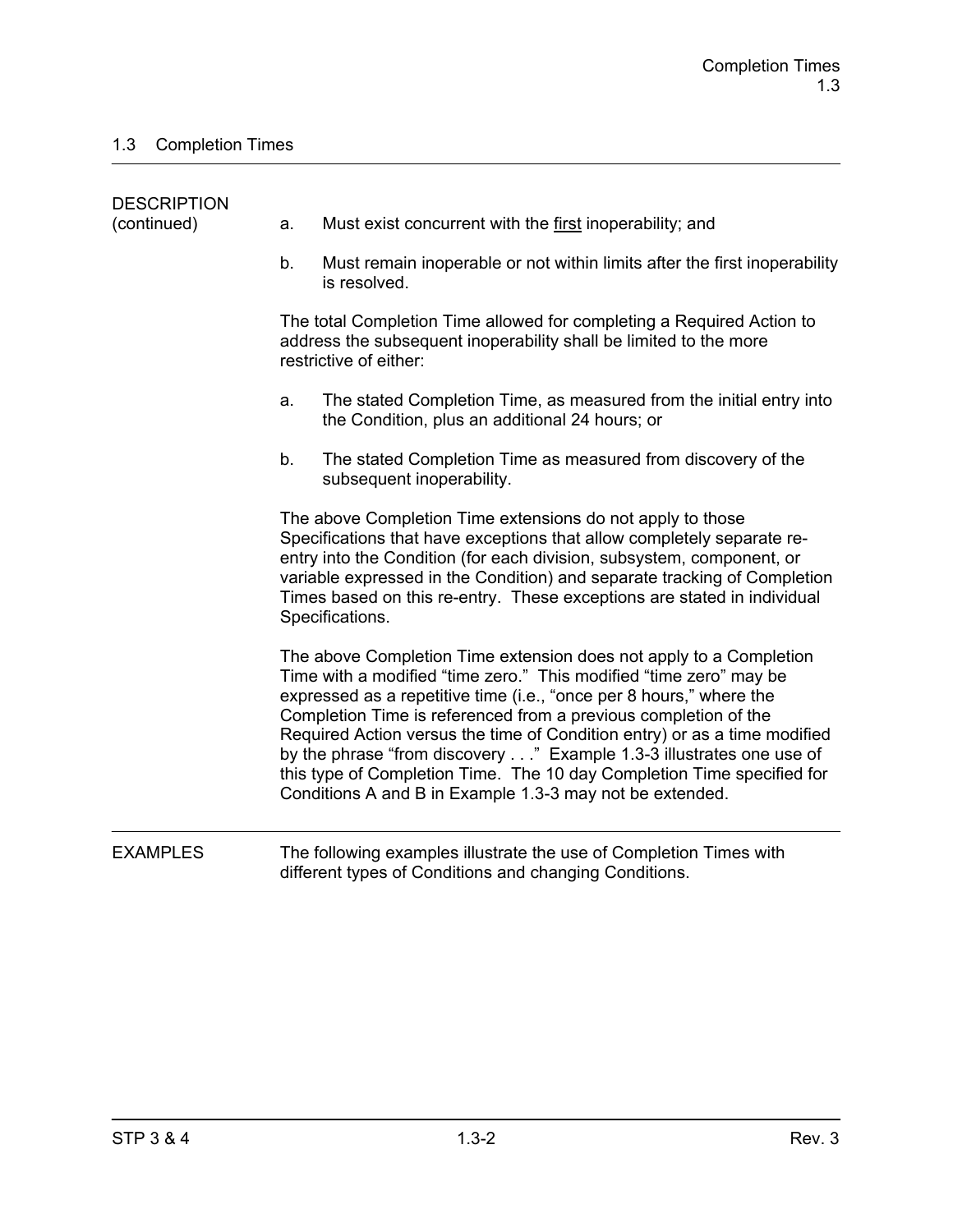(continued)

EXAMPLES EXAMPLE 1.3-1

ACTIONS

| <b>CONDITION</b>                               | <b>REQUIRED ACTION</b>             | <b>COMPLETION TIME</b> |
|------------------------------------------------|------------------------------------|------------------------|
| <b>B.</b> Required<br>Action and<br>associated | Be in MODE 3.<br>B.1<br><b>AND</b> | 12 hours               |
| Completion<br>Time not met.                    | B.2 Be in MODE 4.                  | 36 hours               |

Condition B has two Required Actions. Each Required Action has its own separate Completion Time. Each Completion Time is referenced to the time that Condition B is entered.

The Required Actions of Condition B are to be in MODE 3 within 12 hours AND in MODE 4 within 36 hours. A total of 12 hours is allowed for reaching MODE 3 and a total of 36 hours (not 48 hours) is allowed for reaching MODE 4 from the time that Condition B was entered. If MODE 3 is reached within 6 hours, the time allowed for reaching MODE 4 is the next 30 hours because the total time allowed for reaching MODE 4 is 36 hours.

If Condition B is entered while in MODE 3, the time allowed for reaching MODE 4 is the next 36 hours.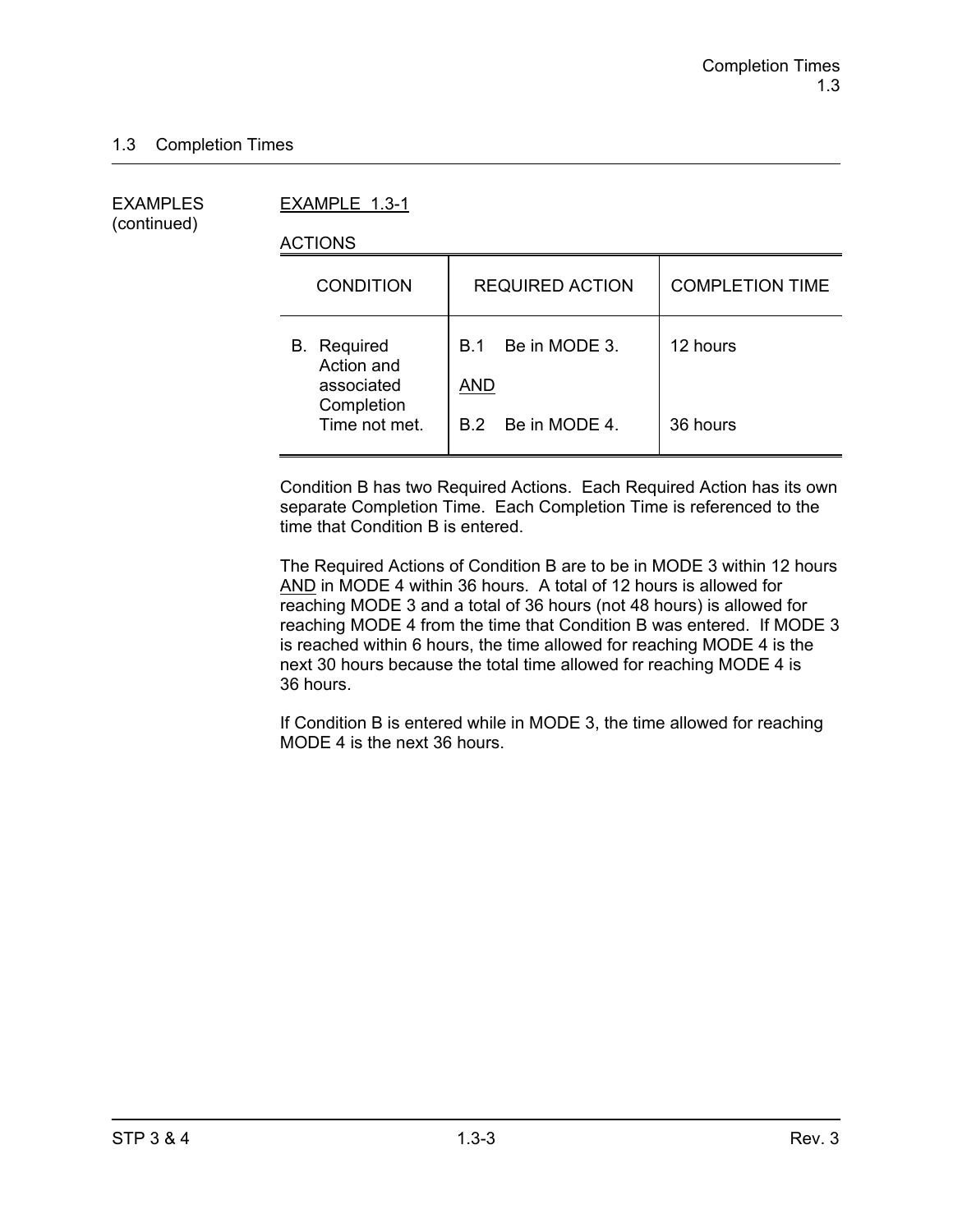(continued)

EXAMPLES EXAMPLE 1.3-2

ACTIONS

| <b>CONDITION</b>                                                              | <b>REQUIRED ACTION</b>                                     | <b>COMPLETION TIME</b> |
|-------------------------------------------------------------------------------|------------------------------------------------------------|------------------------|
| A. One pump<br>inoperable.                                                    | Restore pump to<br>A.1<br><b>OPERABLE</b><br>status.       | 7 days                 |
| <b>B.</b> Required<br>Action and<br>associated<br>Completion<br>Time not met. | Be in MODE 3.<br>B 1<br><b>AND</b><br>Be in MODE 4.<br>B.2 | 12 hours<br>36 hours   |
|                                                                               |                                                            |                        |

When a pump is declared inoperable, Condition A is entered. If the pump is not restored to OPERABLE status within 7 days, Condition B is also entered and the Completion Time clocks for Required Actions B.1 and B.2 start. If the inoperable pump is restored to OPERABLE status after Condition B is entered, Condition A and B are exited, and therefore, the Required Actions of Condition B may be terminated.

When a second pump is declared inoperable while the first pump is still inoperable, Condition A is not re-entered for the second pump. LCO 3.0.3 is entered, since the ACTIONS do not include a Condition for more than one inoperable pump. The Completion Time clock for Condition A does not stop after LCO 3.0.3 is entered, but continues to be tracked from the time Condition A was initially entered.

While in LCO 3.0.3, if one of the inoperable pumps is restored to OPERABLE status and the Completion Time for Condition A has not expired, LCO 3.0.3 may be exited and operation continued in accordance with Condition A.

While in LCO 3.0.3, if one of the inoperable pumps is restored to OPERABLE status and the Completion Time for Condition A has expired, LCO 3.0.3 may be exited and operation continued in accordance with Condition B. The Completion Time for Condition B is tracked from the time the Condition A Completion Time expired.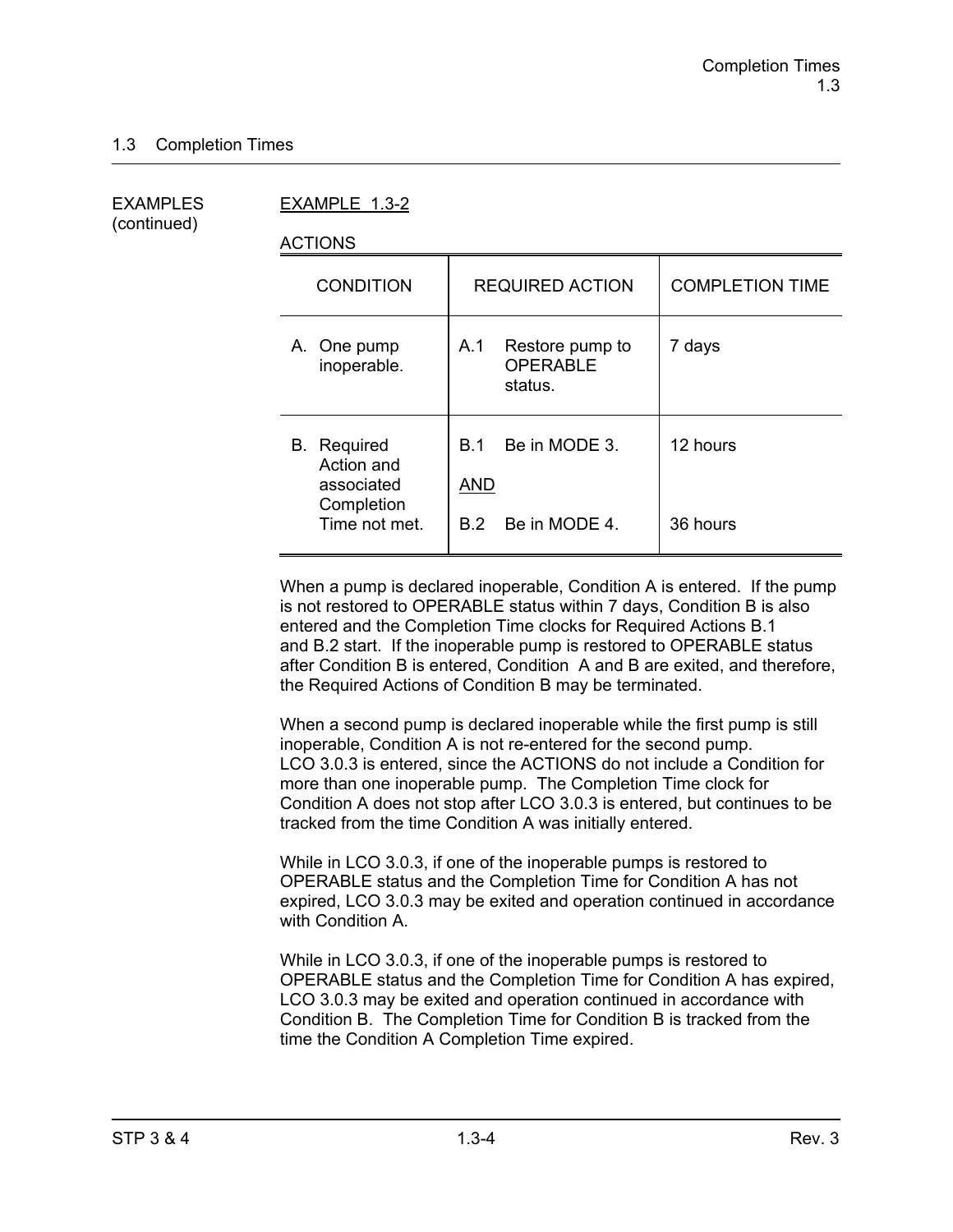#### EXAMPLES EXAMPLE 1.3-2 (continued)

On restoring one of the pumps to OPERABLE status, the Condition A Completion Time is not reset, but continues from the time the first pump was declared inoperable. This Completion Time may be extended if the pump restored to OPERABLE status was the first inoperable pump. A 24 hour extension to the stated 7 days is allowed, provided this does not result in the second pump being inoperable for > 7 days.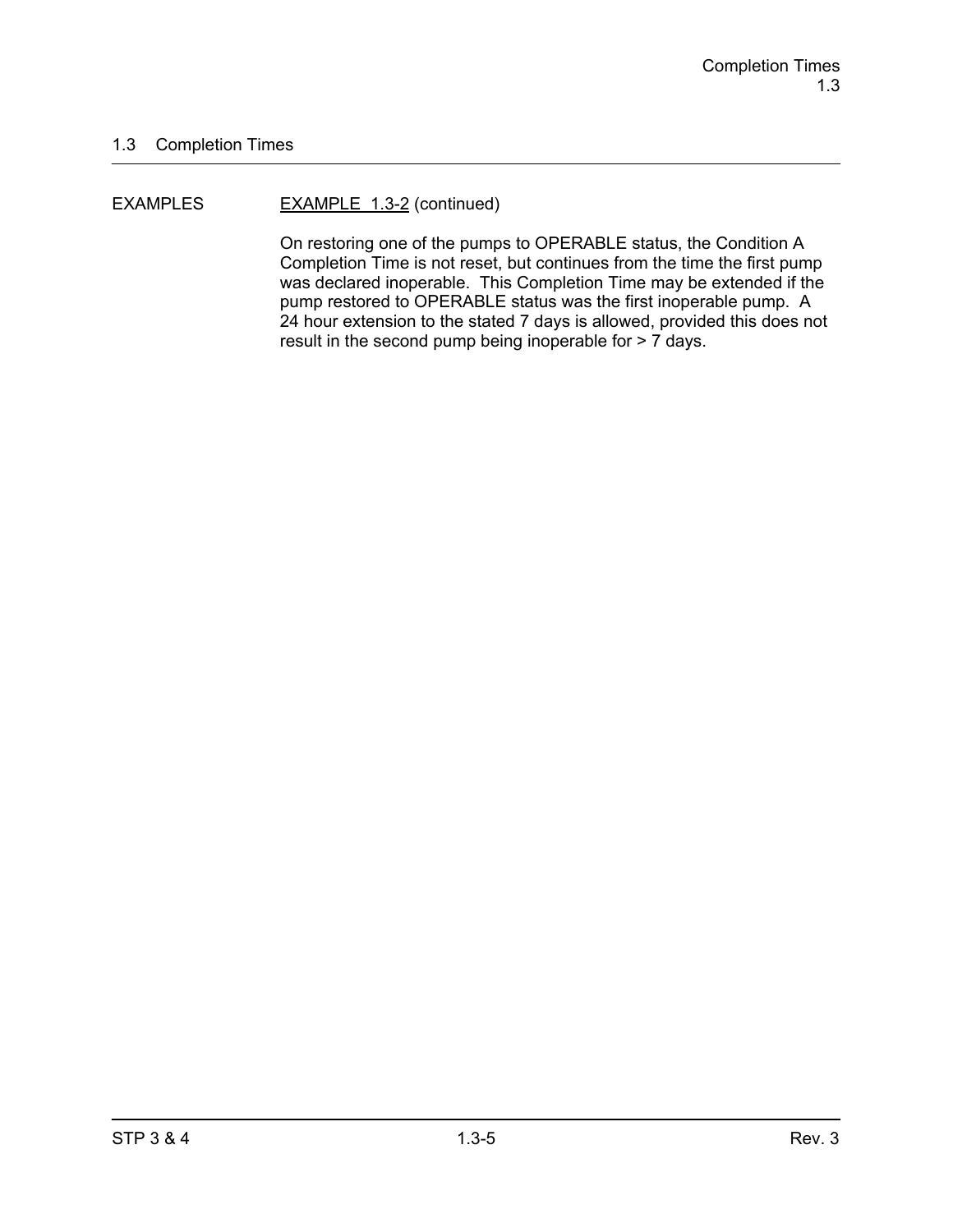(continued)

EXAMPLES EXAMPLE 1.3-3

ACTIONS

| <b>CONDITION</b>                                                                                                              | <b>REQUIRED ACTION</b>                                                                                                                                         | <b>COMPLETION TIME</b>                                                            |
|-------------------------------------------------------------------------------------------------------------------------------|----------------------------------------------------------------------------------------------------------------------------------------------------------------|-----------------------------------------------------------------------------------|
| A. One<br><b>Function X</b><br>subsystem<br>inoperable.                                                                       | A.1<br>Restore<br><b>Function X</b><br>subsystem to<br><b>OPERABLE</b><br>status.                                                                              | 7 days<br><b>AND</b><br>10 days from<br>discovery of failure<br>to meet the LCO   |
| B. One<br><b>Function Y</b><br>subsystem<br>inoperable.                                                                       | B.1<br>Restore<br><b>Function Y</b><br>subsystem to<br><b>OPERABLE</b><br>status.                                                                              | 72 hours<br><b>AND</b><br>10 days from<br>discovery of failure<br>to meet the LCO |
| C. One<br><b>Function X</b><br>subsystem<br>inoperable.<br><b>AND</b><br>One<br><b>Function Y</b><br>subsystem<br>inoperable. | C.1<br>Restore<br>Function X<br>subsystem to<br>OPERABLE<br>status.<br>OR<br>C.2<br>Restore<br><b>Function Y</b><br>subsystem to<br><b>OPERABLE</b><br>status. | 72 hours<br>72 hours                                                              |

When one Function X subsystem and one Function Y subsystem are inoperable, Condition A and Condition B are concurrently applicable. The Completion Times for Condition A and Condition B are tracked separately for each subsystem, starting from the time each subsystem was declared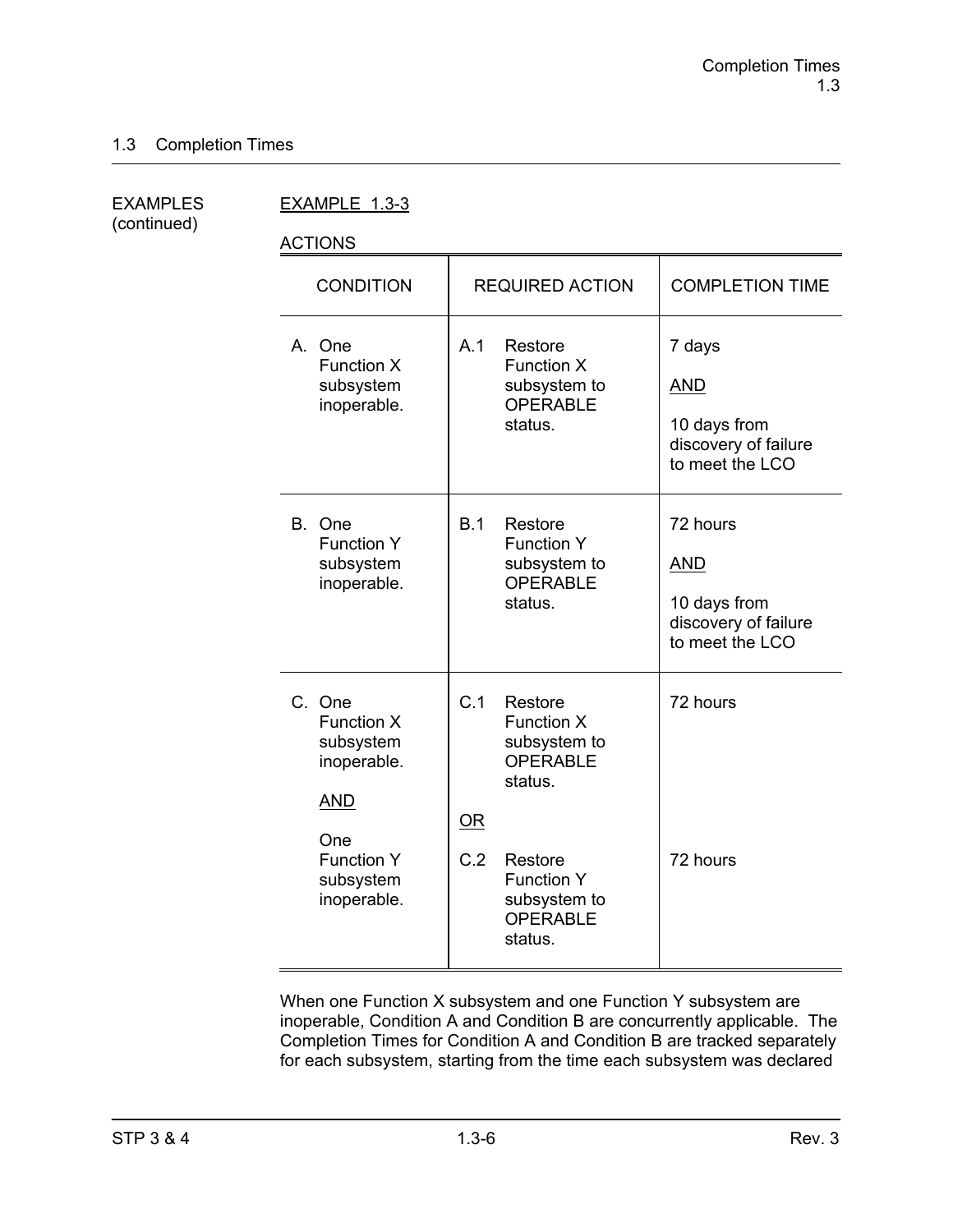#### EXAMPLES EXAMPLE 1.3-3 (continued)

inoperable and the Condition was entered. A separate Completion Time is established for Condition C and tracked from the time the second subsystem was declared inoperable (i.e., the time the situation described in Condition C was discovered).

If Required Action C.2 is completed within the specified Completion Time, Conditions B and C are exited. If the Completion Time for Required Action A.1 has not expired, operation may continue in accordance with Condition A. The remaining Completion Time in Condition A is measured from the time the affected subsystem was declared inoperable (i.e., initial entry into Condition A).

The Completion Times of Conditions A and B are modified by a logical connector, with a separate 10 day Completion Time measured from the time it was discovered the LCO was not met. In this example, without the separate Completion Time, it would be possible to alternate between Conditions A, B, and C in such a manner that operation could continue indefinitely without ever restoring systems to meet the LCO. The separate Completion Time modified by the phrase "from discovery of failure to meet the LCO" is designed to prevent indefinite continued operation while not meeting the LCO. This Completion Time allows for an exception to the normal "time zero" for beginning the Completion Time "clock". In this instance, the Completion Time "time zero" is specified as commencing at the time the LCO was initially not met, instead of at the time the associated Condition was entered.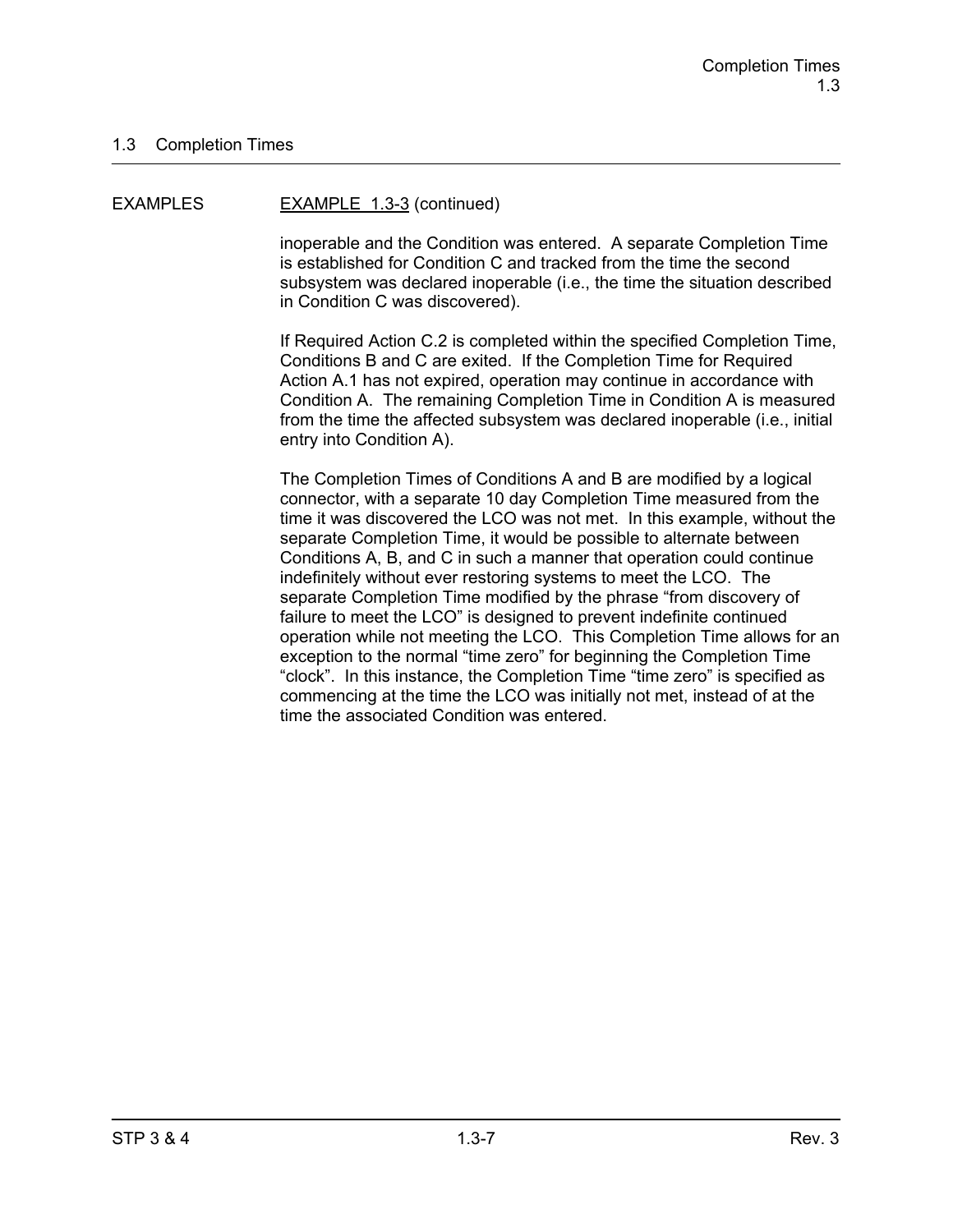(continued)

EXAMPLES EXAMPLE 1.3-4

ACTIONS

| <b>CONDITION</b>                                                              | <b>REQUIRED ACTION</b>                                     | <b>COMPLETION TIME</b> |
|-------------------------------------------------------------------------------|------------------------------------------------------------|------------------------|
| A. One or more<br>valves<br>inoperable.                                       | Restore valve(s)<br>A.1<br>to OPERABLE<br>status.          | 4 hours                |
| <b>B.</b> Required<br>Action and<br>associated<br>Completion<br>Time not met. | Be in MODE 3.<br><b>B</b> 1<br>AND<br>Be in MODE 4.<br>B 2 | 12 hours<br>36 hours   |
|                                                                               |                                                            |                        |

A single Completion Time is used for any number of valves inoperable at the same time. The Completion Time associated with Condition A is based on the initial entry into Condition A and is not tracked on a per valve basis. Declaring subsequent valves inoperable, while Condition A is still in effect, does not trigger the tracking of separate Completion Times.

Once one of the valves has been restored to OPERABLE status, the Condition A Completion Time is not reset, but continues from the time the first valve was declared inoperable. The Completion Time may be extended if the valve restored to OPERABLE status was the first inoperable valve. The Condition A Completion Time may be extended for up to 4 hours provided this does not result in any subsequent valve being inoperable for > 4 hours.

If the Completion Time of 4 hours (plus the extensions) expires while one or more valves are still inoperable, Condition B is entered.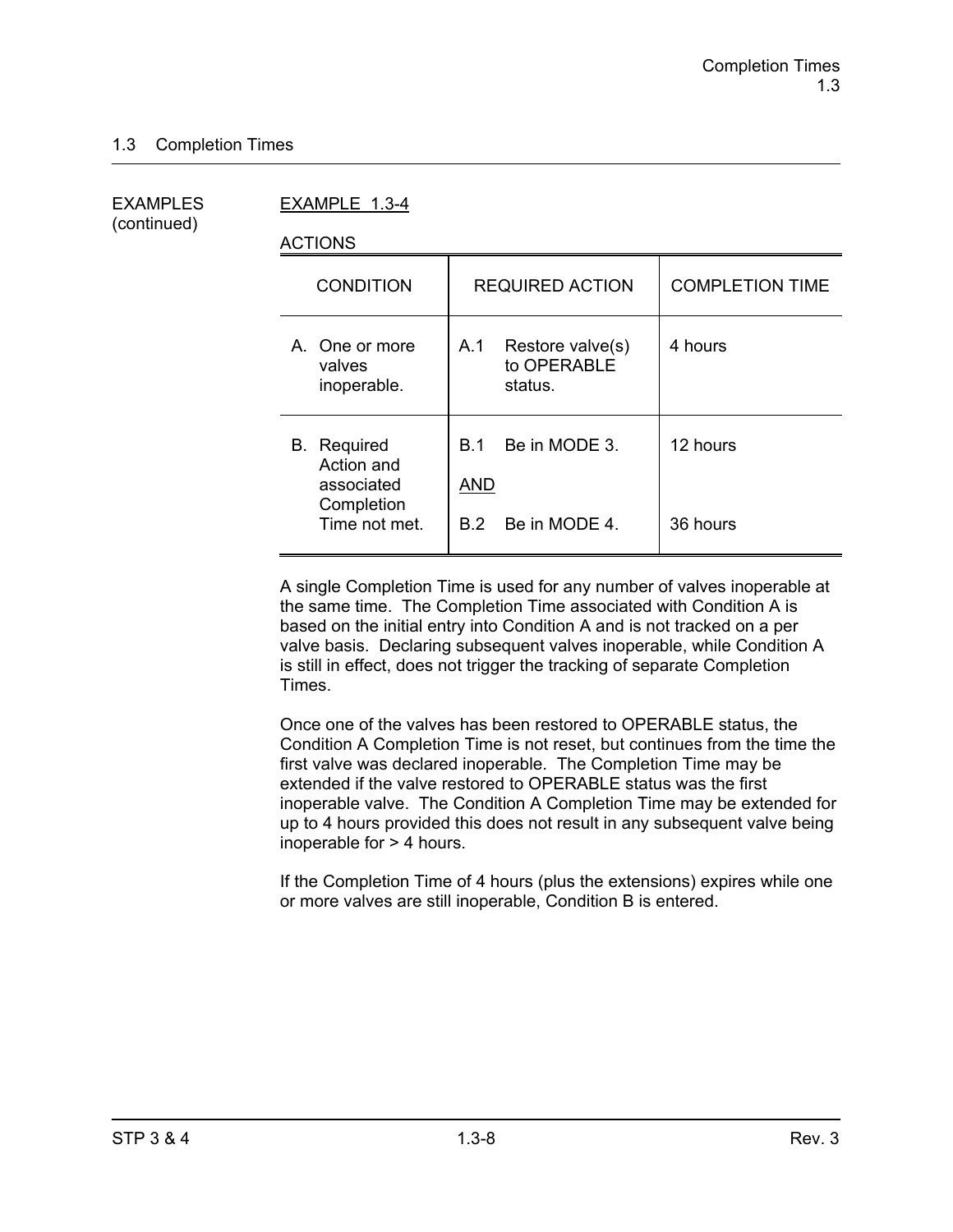(continued)

#### EXAMPLES EXAMPLE 1.3-5

ACTIONS

 ---------------------------------------------NOTE-------------------------------------------- Separate Condition entry is allowed for each inoperable valve.

| <b>CONDITION</b>                                                              | <b>REQUIRED ACTION</b>                                         | <b>COMPLETION TIME</b> |
|-------------------------------------------------------------------------------|----------------------------------------------------------------|------------------------|
| A. One or more<br>valves<br>inoperable.                                       | Restore valve to<br>A.1<br><b>OPERABLE</b><br>status.          | 4 hours                |
| <b>B.</b> Required<br>Action and<br>associated<br>Completion<br>Time not met. | Be in MODE 3.<br><b>B</b> 1<br><b>AND</b><br>B.2 Be in MODE 4. | 12 hours<br>36 hours   |

The Note above the ACTIONS Table is a method of modifying how the Completion Time is tracked. If this method of modifying how the Completion Time is tracked was applicable only to a specific Condition, the Note would appear in that Condition, rather than at the top of the ACTIONS Table.

The Note allows Condition A to be entered separately for each inoperable valve, and Completion Times tracked on a per valve basis. When a valve is declared inoperable, Condition A is entered and its Completion Time starts. If subsequent valves are declared inoperable, Condition A is entered for each valve and separate Completion Times start and are tracked for each valve.

If the Completion Time associated with a valve in Condition A expires, Condition B is entered for that valve. If the Completion Times associated with subsequent valves in Condition A expire, Condition B is entered separately for each valve and separate Completion Times start and are tracked for each valve. If a valve that caused entry into Condition B is restored to OPERABLE status, Condition B is exited for that valve.

Since the Note in this example allows multiple Condition entry and tracking of separate Completion Times, Completion Time extensions do not apply.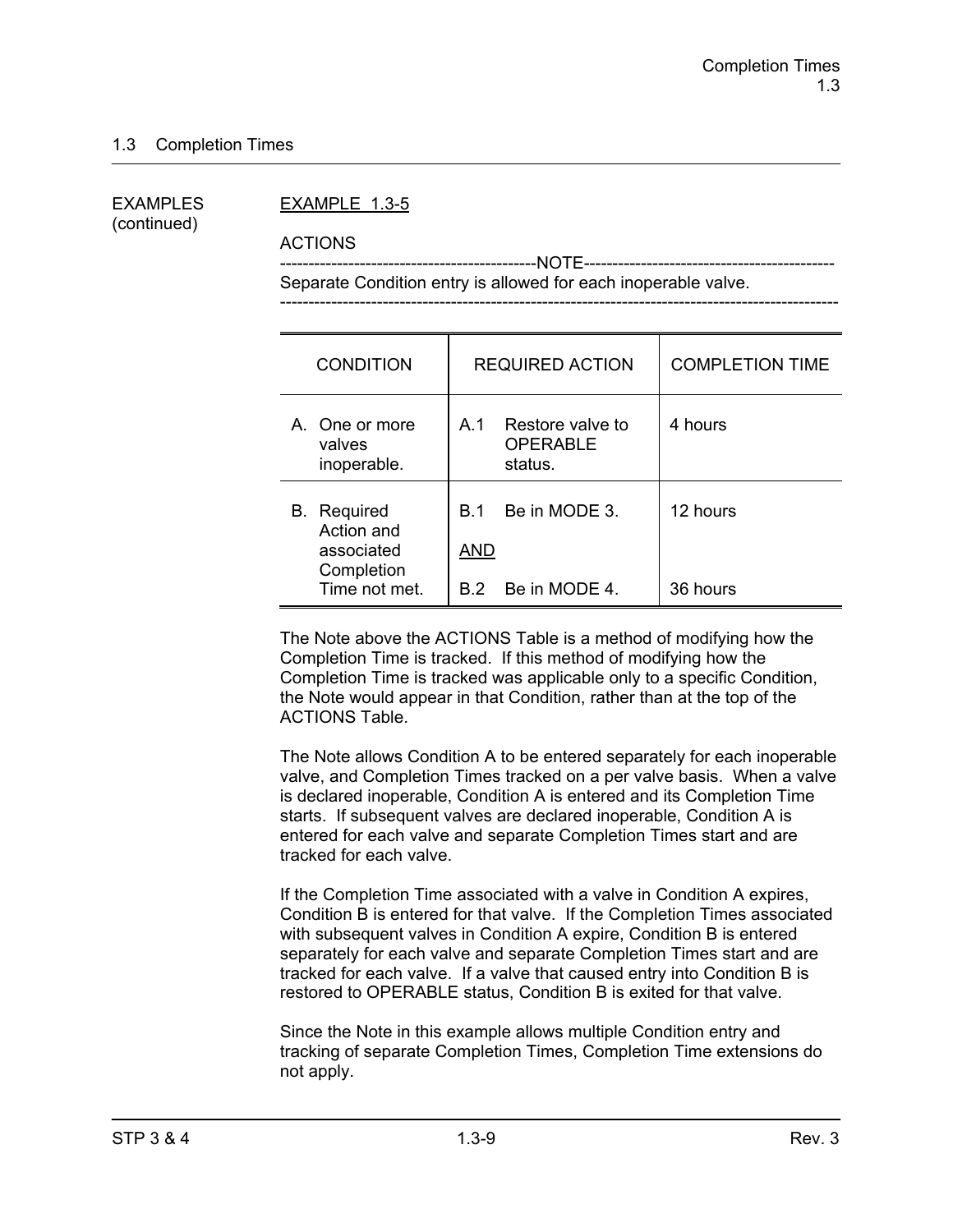(continued)

EXAMPLES EXAMPLE 1.3-6

ACTIONS

| <b>CONDITION</b>                                                              | <b>REQUIRED ACTION</b>                                                                                                        | <b>COMPLETION TIME</b>      |
|-------------------------------------------------------------------------------|-------------------------------------------------------------------------------------------------------------------------------|-----------------------------|
| A. One channel<br>inoperable.                                                 | Perform<br>A.1<br>SR 3.x.x.x.<br>$\underline{\mathsf{OR}}$<br>A.2<br>Reduce<br><b>THERMAL</b><br>POWER to<br>$\leq 50\%$ RTP. | Once per 8 hours<br>8 hours |
| <b>B.</b> Required<br>Action and<br>associated<br>Completion<br>Time not met. | Be in MODE 3.<br>B.1                                                                                                          | 12 hours                    |

Entry into Condition A offers a choice between Required Action A.1 or A.2. Required Action A.1 has a "once per" Completion Time, which qualifies for the 25% extension, per SR 3.0.2, to each performance after the initial performance. The initial 8 hour interval of Required Action A.1 is entered and the initial performance of Required Action A.1 must be completed within the first 8 hour interval. If Required Action A.1 is followed and the Required Action is not met within the Completion Time (plus the extension allowed by SR 3.0.2), Condition B is entered. If Required Action A.2 is followed and the Completion Time of 8 hours is not met, Condition B is entered.

If after entry into Condition B, Required Action A.1 or A.2 is met, Condition B is exited and operation may then continue in Condition A.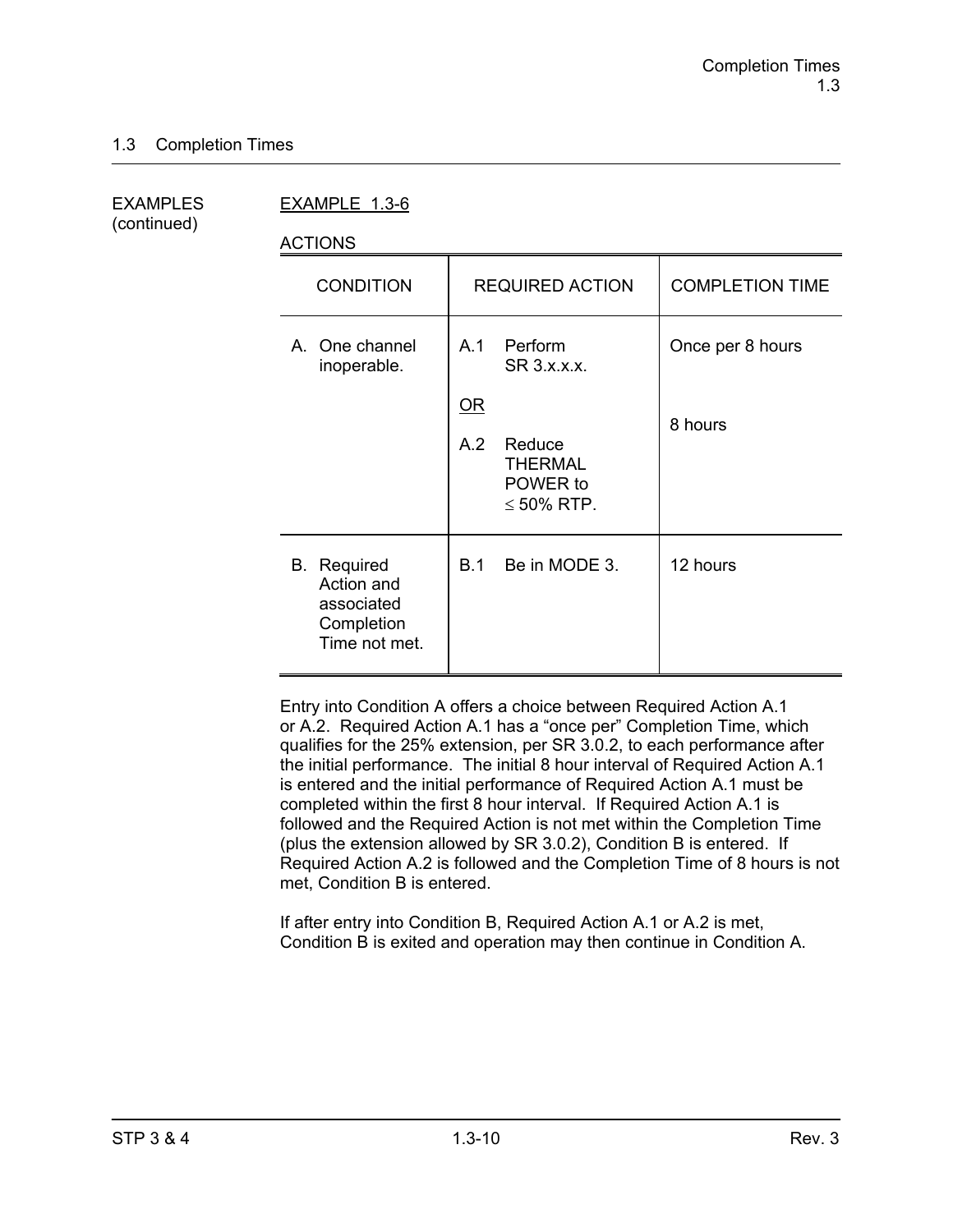| <b>EXAMPLES</b> |  |
|-----------------|--|
| (continued)     |  |

EXAMPLE 1.3-7

ACTIONS

| <b>CONDITION</b>                               | <b>REQUIRED ACTION</b>                                       | <b>COMPLETION TIME</b>                                 |
|------------------------------------------------|--------------------------------------------------------------|--------------------------------------------------------|
| A. One<br>subsystem<br>inoperable.             | Verify affected<br>A.1<br>subsystem<br>isolated.             | 1 hour<br><b>AND</b><br>Once per 8 hours<br>thereafter |
|                                                | <b>AND</b>                                                   |                                                        |
|                                                | A.2<br>Restore<br>subsystem to<br><b>OPERABLE</b><br>status. | 72 hours                                               |
| <b>B.</b> Required<br>Action and<br>associated | Be in MODE 3.<br>B.1<br><b>AND</b>                           | 12 hours                                               |
| Completion<br>Time not met.                    | B.2<br>Be in MODE 4.                                         | 36 hours                                               |

Required Action A.1 has two Completion Times. The 1 hour Completion Time begins at the time the Condition is entered and each "Once per 8 hours thereafter" interval begins upon performance of Required Action A<sub>1</sub>

If after Condition A is entered, Required Action A.1 is not met within either the initial 1 hour or any subsequent 8 hour interval from the previous performance (plus the extension allowed by SR 3.0.2), Condition B is entered. The Completion Time clock for Condition A does not stop after Condition B is entered, but continues from the time Condition A was initially entered. If Required Action A.1 is met after Condition B is entered, Condition B is exited and operation may continue in accordance with Condition A, provided the Completion Time for Required Action A.2 has not expired.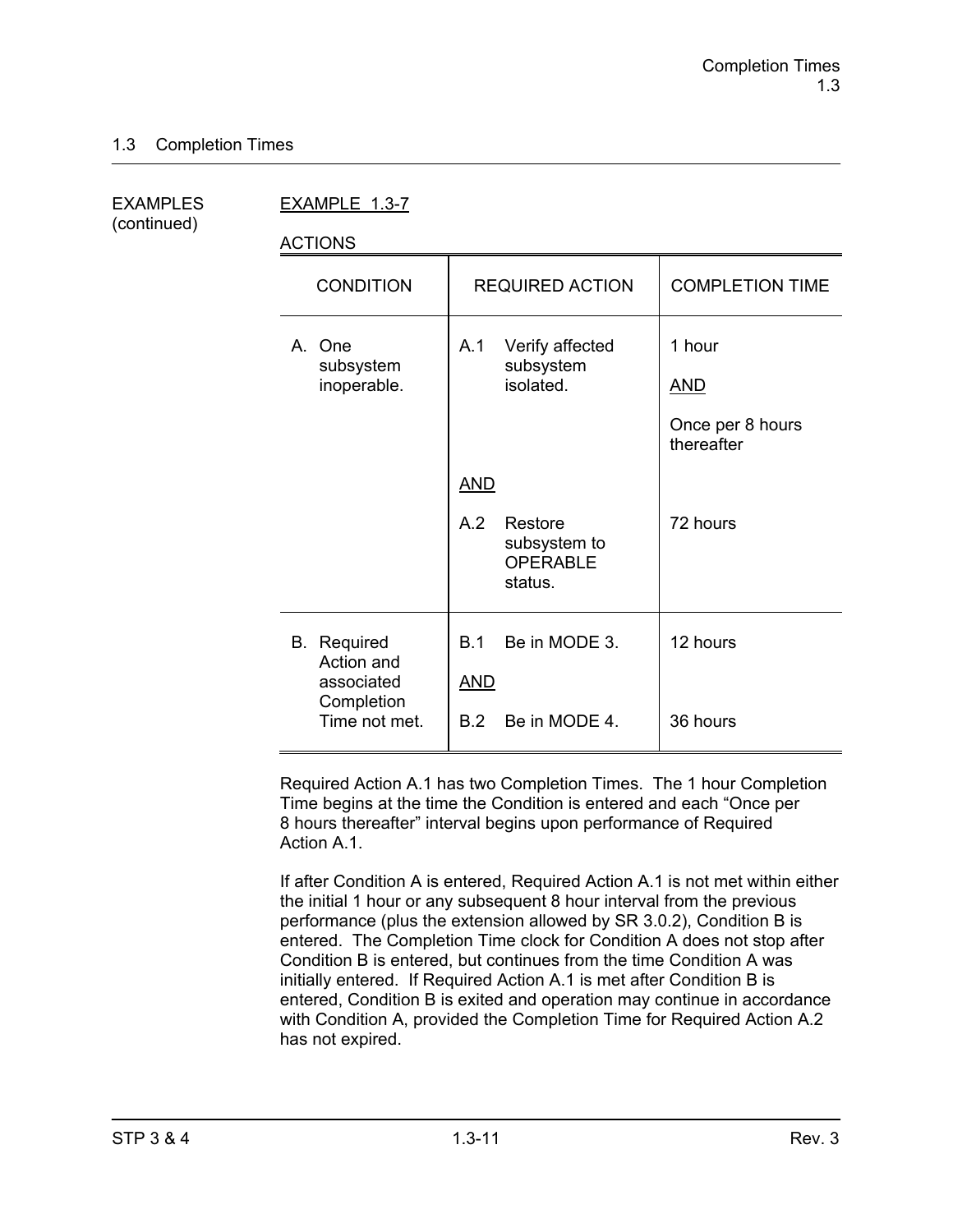$\overline{a}$ 

# 1.3 Completion Times

| <b>IMMEDIATE</b>  | When "Immediately" is used as a Completion Time, the Required Action |
|-------------------|----------------------------------------------------------------------|
| <b>COMPLETION</b> | should be pursued without delay and in a controlled manner.          |
| <b>TIME</b>       |                                                                      |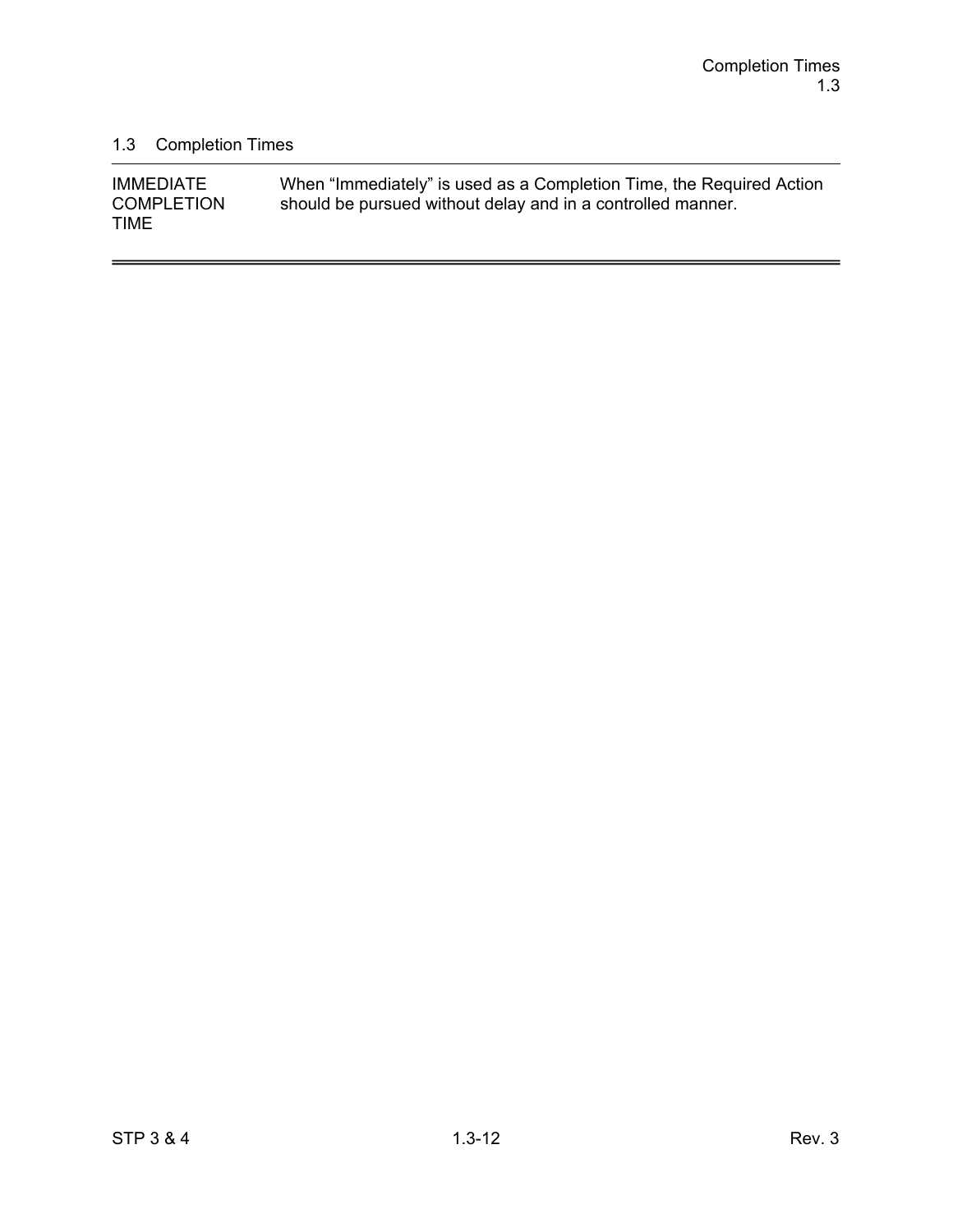### 1.0 USE AND APPLICATION

# 1.4 Frequency

| <b>PURPOSE</b>     | The purpose of this section is to define the proper use and application of<br>Frequency requirements.                                                                                                                                                                                                                                                                                                                                                                                                                                         |  |  |
|--------------------|-----------------------------------------------------------------------------------------------------------------------------------------------------------------------------------------------------------------------------------------------------------------------------------------------------------------------------------------------------------------------------------------------------------------------------------------------------------------------------------------------------------------------------------------------|--|--|
| <b>DESCRIPTION</b> | Each Surveillance Requirement (SR) has a specified Frequency in which<br>the Surveillance must be met in order to meet the associated LCO. An<br>understanding of the correct application of the specified Frequency is<br>necessary for compliance with the SR.                                                                                                                                                                                                                                                                              |  |  |
|                    | The "specified Frequency" is referred to throughout this section and each<br>of the Specifications of Section 3.0, Surveillance Requirement (SR)<br>Applicability. The "specified Frequency" consists of the requirements of<br>the Frequency column of each SR, as well as certain Notes in the<br>Surveillance column that modify performance requirements.                                                                                                                                                                                 |  |  |
|                    | Sometimes special situations dictate when the requirements of a<br>Surveillance are to be met. They are "otherwise stated" conditions<br>allowed by SR 3.0.1. They may be stated as clarifying Notes in the<br>Surveillance, as part of the Surveillance, or both. Example 1.4-4<br>discusses these special situations.                                                                                                                                                                                                                       |  |  |
|                    | Situations where a Surveillance could be required (i.e., its Frequency<br>could expire), but where it is not possible or not desired that it be<br>performed until sometime after the associated LCO is within its<br>Applicability, represent potential SR 3.0.4 conflicts. To avoid these<br>conflicts, the SR (i.e., the Surveillance or the Frequency) is stated such<br>that it is only "required" when it can be and should be performed. With an<br>SR satisfied, SR 3.0.4 imposes no restriction.                                     |  |  |
|                    | The use of "met" or "performed" in these instances conveys specified<br>meanings. A Surveillance is "met" only when the acceptance criteria are<br>satisfied. Known failure of the requirements of a Surveillance, even<br>without a Surveillance specifically being "performed," constitutes a<br>Surveillance not "met." "Performance" refers only to the requirement to<br>specifically determine the ability to meet the acceptance criteria.<br>SR 3.0.4 restrictions would not apply if both the following conditions are<br>satisfied: |  |  |
|                    | The Surveillance is not required to be performed; and<br>a.                                                                                                                                                                                                                                                                                                                                                                                                                                                                                   |  |  |
|                    | The Surveillance is not required to be met or, even if required to be<br>b.<br>met, is not known to be failed.                                                                                                                                                                                                                                                                                                                                                                                                                                |  |  |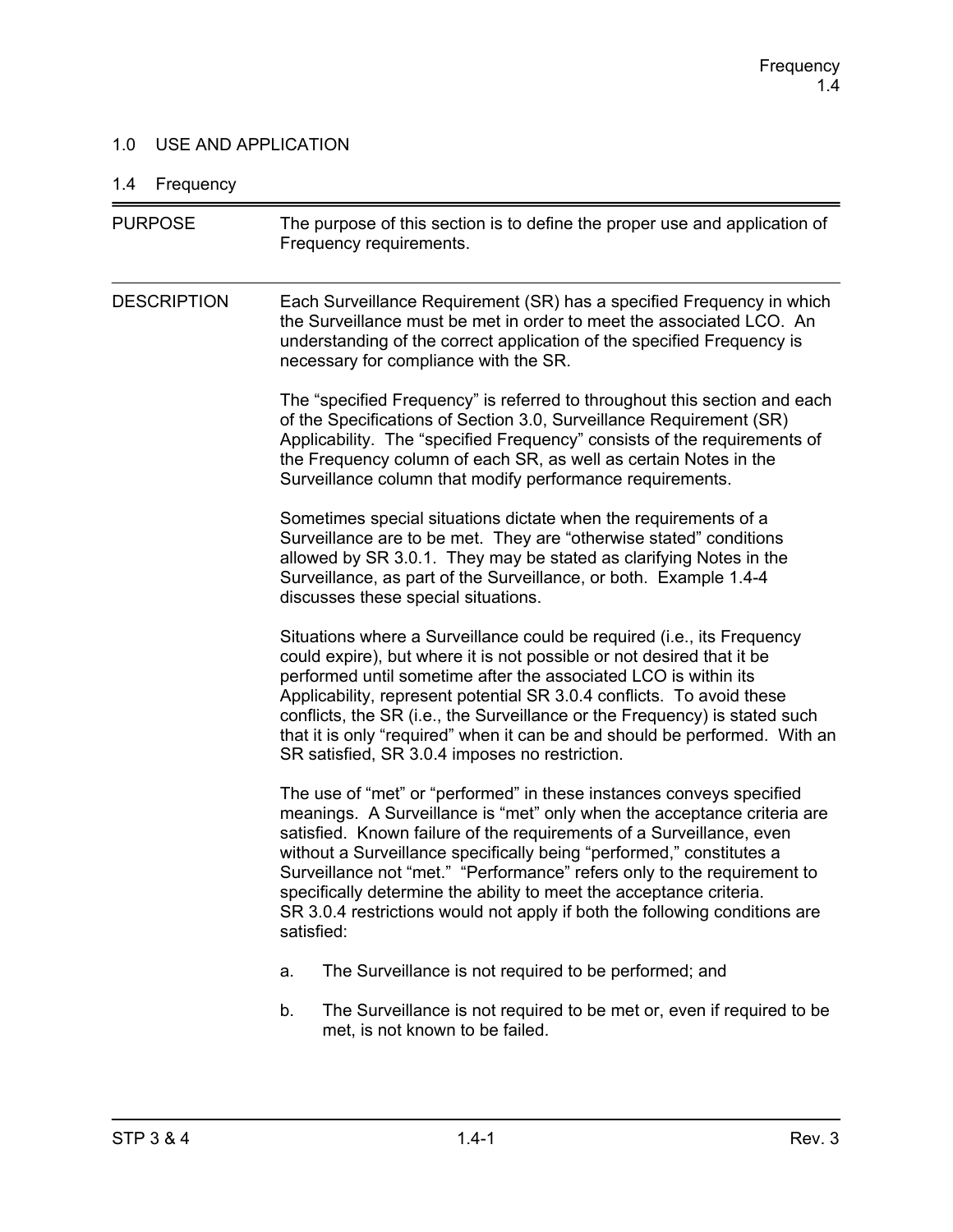EXAMPLES The following examples illustrate the various ways that Frequencies are specified. In these examples, the Applicability of the LCO (LCO not shown) is MODES 1, 2, and 3.

EXAMPLE 1.4-1

#### SURVEILLANCE REQUIREMENTS

| <b>SURVEILLANCE</b>    | <b>FREQUENCY</b> |
|------------------------|------------------|
| Perform CHANNEL CHECK. | 12 hours         |

Example 1.4-1 contains the type of SR most often encountered in the Technical Specifications (TS). The Frequency specifies an interval (12 hours) during which the associated Surveillance must be performed at least one time. Performance of the Surveillance initiates the subsequent interval. Although the Frequency is stated as 12 hours, an extension of the time interval to 1.25 times the interval specified in the Frequency is allowed by SR 3.0.2 for operational flexibility. The measurement of this interval continues at all times, even when the SR is not required to be met per SR 3.0.1 (such as when the equipment is inoperable, a variable is outside specified limits, or the unit is outside the Applicability of the LCO). If the interval specified by SR 3.0.2 is exceeded while the unit is in a MODE or other specified condition in the Applicability of the LCO, and the performance of the Surveillance is not otherwise modified (refer to Examples 1.4-3 and 1.4-4), then SR 3.0.3 becomes applicable.

If the interval as specified by SR 3.0.2 is exceeded while the unit is not in a MODE or other specified condition in the Applicability of the LCO for which performance of the SR is required, the Surveillance must be performed within the Frequency requirements of SR 3.0.2 prior to entry into the MODE or other specified condition. Failure to do so would result in a violation of SR 3.0.4.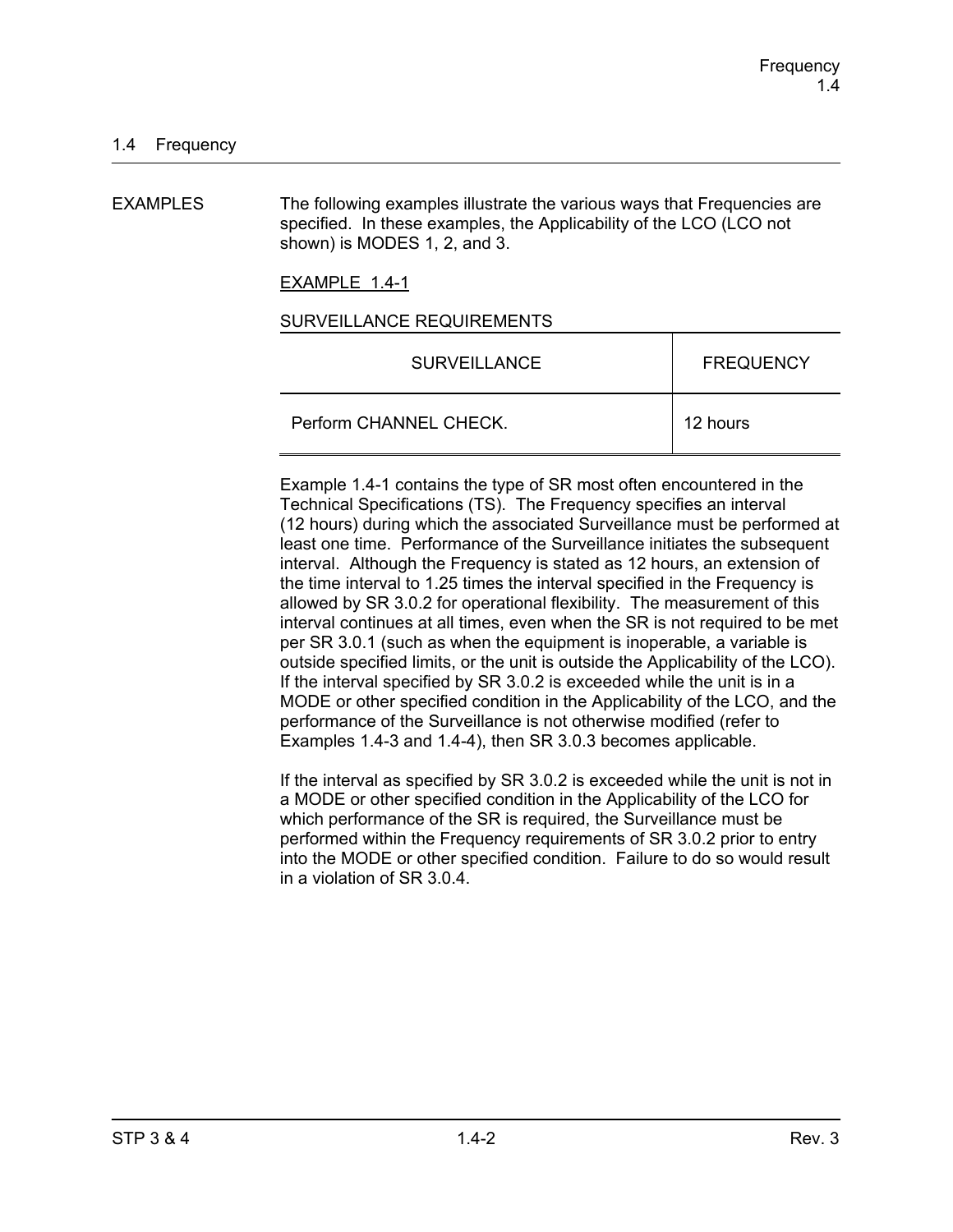EXAMPLES EXAMPLE 1.4-2

# (continued)

### SURVEILLANCE REQUIREMENTS

| <b>SURVEILLANCE</b>           | <b>FREQUENCY</b>                                |
|-------------------------------|-------------------------------------------------|
| Verify flow is within limits. | Once within<br>12 hours after<br>$\geq$ 25% RTP |
|                               | <b>AND</b>                                      |
|                               | 24 hours thereafter                             |

Example 1.4-2 has two Frequencies. The first is a one time performance Frequency, and the second is of the type shown in Example 1.4-1. The logical connector "AND" indicates that both Frequency requirements must be met. Each time reactor power is increased from a power level  $\le$  25% RTP to  $\ge$  25% RTP, the Surveillance must be performed within 12 hours.

The use of "once" indicates a single performance will satisfy the specified Frequency (assuming no other Frequencies are connected by "AND"). This type of Frequency does not qualify for the extension allowed by SR 3.0.2. "Thereafter" indicates future performances must be established per SR 3.0.2, but only after a specified condition is first met (i.e., the "once" performance in this example). If reactor power decreases to < 25% RTP, the measurement of both intervals stops. New intervals start upon reactor power reaching 25% RTP.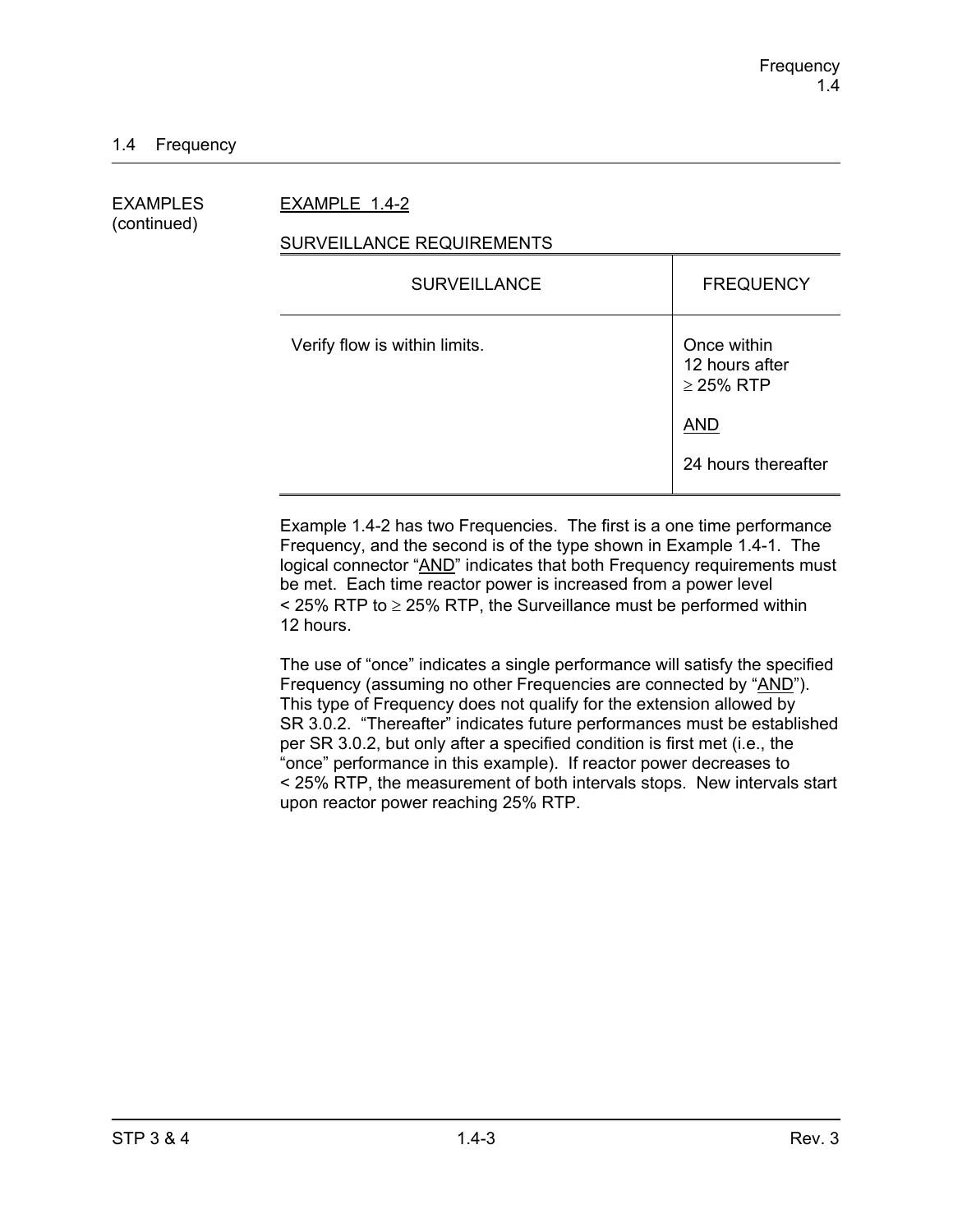### 1.4 Frequency

| EXAMPLES<br>(continued) | EXAMPLE 1.4-3                                                                                                                       |                  |  |
|-------------------------|-------------------------------------------------------------------------------------------------------------------------------------|------------------|--|
|                         | SURVEILLANCE REQUIREMENTS                                                                                                           |                  |  |
|                         | <b>SURVEILLANCE</b>                                                                                                                 | <b>FREQUENCY</b> |  |
|                         | --NOTE-----------------------<br>--------------------------<br>Not required to be performed until 12 hours after<br>$\geq$ 25% RTP. |                  |  |
|                         | Perform channel adjustment.                                                                                                         | 7 days           |  |

The interval continues whether or not the unit operation is < 25% RTP between performances.

As the Note modifies the required performance of the Surveillance, it is construed to be part of the "specified Frequency." Should the 7 day interval be exceeded while operation is < 25% RTP, this Note allows 12 hours after power reaches  $\geq$  25% RTP to perform the Surveillance. The Surveillance is still considered to be within the "specified Frequency." Therefore, if the Surveillance were not performed within the 7 day interval (plus the extension allowed by SR 3.0.2) but operation was < 25% RTP, it would not constitute a failure of the SR or failure to meet the LCO. Also, no violation of SR 3.0.4 occurs when changing MODES, even with the 7 day Frequency not met, provided operation does not exceed 12 hours with power  $\geq$  25% RTP.

Once the unit reaches 25% RTP, 12 hours would be allowed for completing the Surveillance. If the Surveillance were not performed within this 12 hour interval, there would then be a failure to perform a Surveillance within the specified Frequency, and the provisions of SR 3.0.3 would apply.